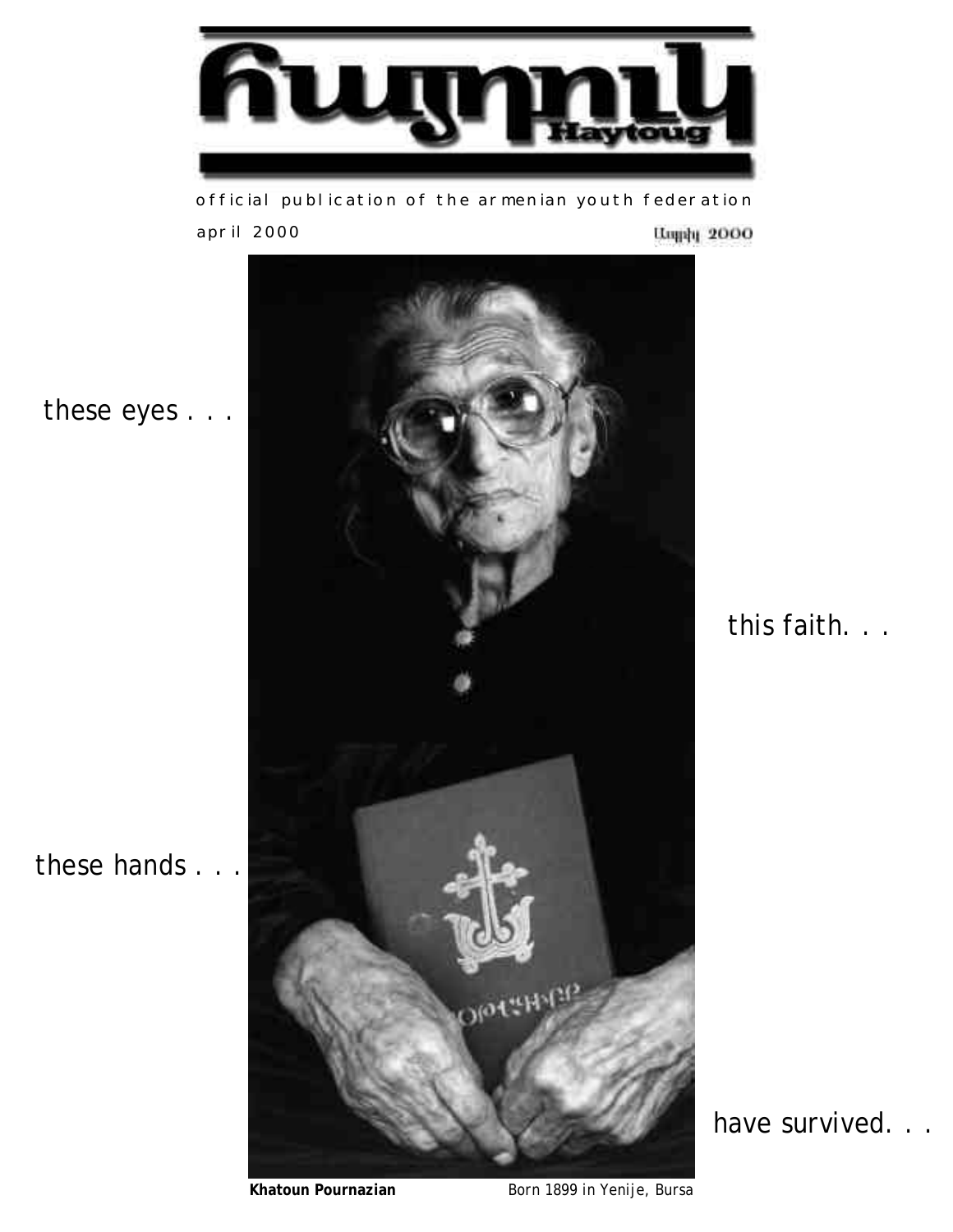### **Table of Contents**

cover photo by ara oshagan and levon Parian



The Official Publication of the ARMENIAN YOUTH FEDERATION ARF Youth Organization of Western America

For all Armenian Youth residing in Western America who strive for the national, social and economic liberation of the Armenian people.

#### **HAYTOUG**

104 North Belmont Street, Suite 306 Glendale, California 91206 Haytoug2000@aol.com

**Editorial Staff** Maria Hovsepian Tanya Gulesserian Houryg Kizirian Silva Tovmassian Hrag Yedalian Ari Boyajian



Submissions for publication in Haytoug may be sent to the address shown on the left or e-mailed toHaytoug2000@aol.com.

Haytoug is distributed free of charge within the community. Financial contribution may be made to the same address.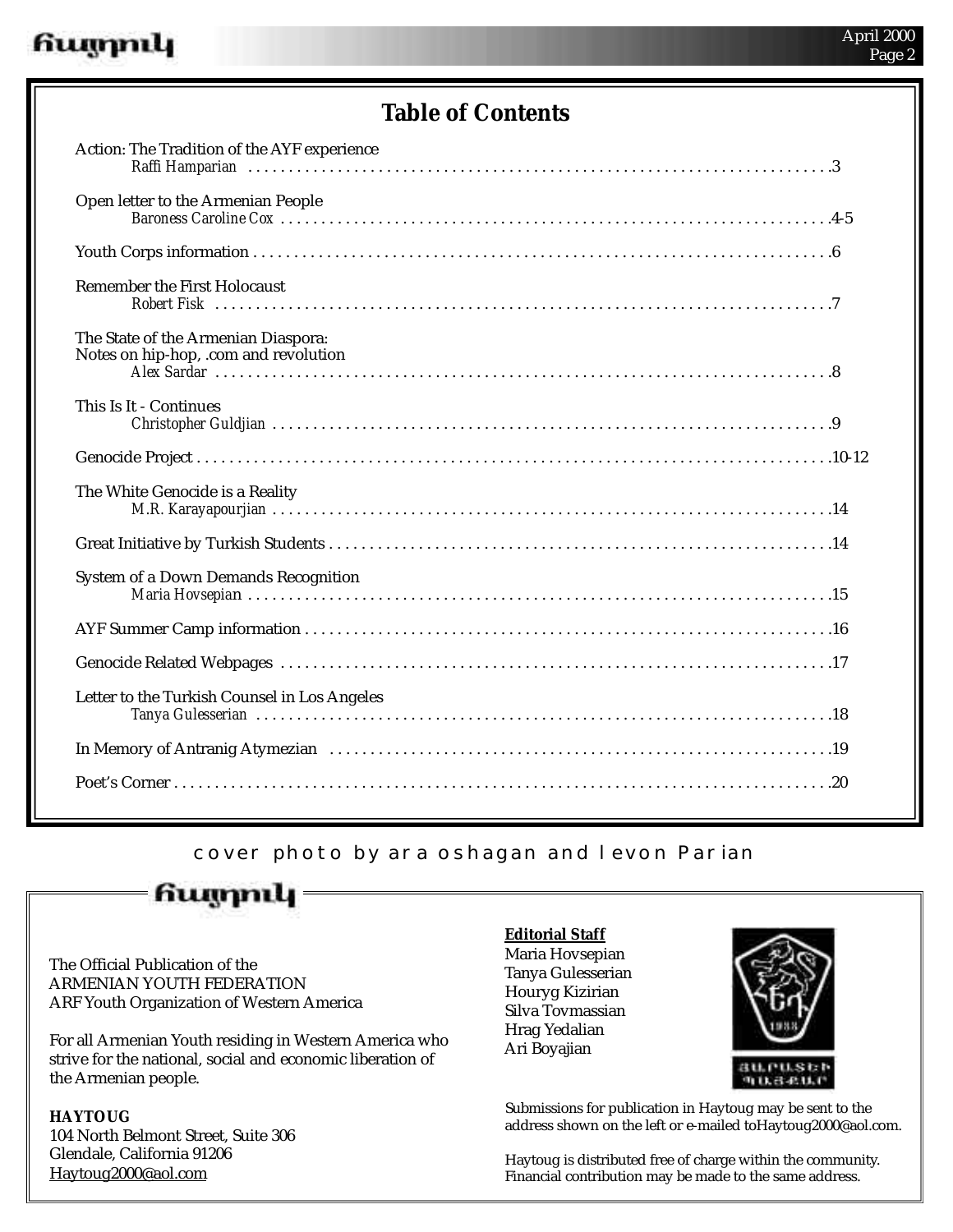## **E D I T O R I A L**

When the Armenian Genocide took place 85 years ago, the future of the Armenian nation looked bleak. Although the plan of the Ottoman government to annihilate Armenians had not come true, Armenians had become disbursed all over the world. This made it much more difficult to maintain national identity, culture and heritage. Our generation of survivors considered it imperative for them to find means in order to maintain our identity. The Diaspora's apathetic approach to things came to an end in 1965 when the 50th anniversary of the Genocide reminded our communities that memorial services achieve nothing in terms of world politics and genocide recognition. Thus, the communities were mobilized and since then Genocide commemorations have turned into political events, heading towards achieving a clear political goal: Genocide recognition. As we enter the 21st century, our challenge has become tougher. Our survivors are slowly becoming extinct and the first full generation of great grandchildren of survivors is developing into teenagers and young adults. They are not growing up hearing the eyewitness reports of our grandparents. They do not hear of genocide atrocities from the survivors themselves. To them, the Genocide is simply a historical event that occurred in our history. This is a serious problem, which warrants discussion and action.

Now, what is our role in this? What is the role of the youth? How can we modernize our ways to go about things without compromising our political goals and aspirations? These are the tough questions that we must answer. Many opinion articles that appear in Haytoug address some of these questions. Some offer outlooks that we do not wholly share, while others may contradict another writer's opinion. This is where we believe our power lies. The power of our youth and community lie within our diversity. Our different propositions and solutions to issues are what give us strength. All this is true, so long as we remain focused on our long term goals and aspirations. We have no choice but to take on these challenges.

A great threat hovers above us. This threat challenges the poet, the blue collar worker, the executive, the student and just about everybody else in our community. The threat of losing our identity is in front of us. Are you going to respond? Do you have an answer to it? Or will you lie down and lose? I think you must respond since we must choose nothing but to win. If you have the commitment and conviction to do well in school and career since you are not a loser, then you should not lose here as well. If you have the commitment and drive in you to love somebody since you do not want to lose them, then you should not lose here as well. Bottom line is that you are not a loser. Furthermore, you are a winner in school, career, in your family, with interpersonal relationships and just about anything else you try. Now, give one good reason as to why you are not ready to be a winner here.

While some of us contribute to this community effort through our involvement in politics, others contribute through arts, literature, athletics and other interests. The common denominator is the fact that all of us are geared towards the same ideal. That is what makes the youth of this nation so powerful and unique. Some of you may write off these thoughts as too idealistic and others may consider it too mellow. Truth is that just like our forefathers did not choose to be victims of the genocide, we did not choose to be born and raised in a land away from Armenia. So long as that remains true, we are consistently threatened to lose our identity.

Having set the premise of the match, do you have the will to win? More importantly, do you have the will to survive?

## **Action:** The Trademark of the AYF Experience

#### *By: Raffi Hamparian*

The AYF is magical. With over 100,000 alumni in America alone, its special blend of camaraderie, cooperation, and civic duty has made the AYF the major force that instills patriotic feeling among Armenian-American youth and motivates generation upon generation to perpetuate the Armenian spirit and pursue the Armenian Cause.

No organization in the Armenian Diaspora, no matter how well-funded, has been able to match the awareness, fresh energy, innovation, and togetherness that Armenian Youth Federation members have brought to the collective Armenian community. These facts illustrate what makes the AYF magical.

What's behind the magical success of the AYF anyway? Well, it's a story about dedicated people, an outstanding organization, and an admirable cause. It is a story that deserves to be told and retold, because it reflects upon why dedicated AYF members are so special. And it is a story about a bunch of dreamers, dreamers from California, from New Jersey, from all across America.

Let's run through just some of the unique people who have made the AYF so special. These people represent a host of heroes who have motivated AYF members of yesterday and today. Along-with each name listed, there is also a principle they have abided by, along with a quote that explains the principle, uttered by an even more well known person. At the end of this article, after reading about the three cited, put your own name down. After all, you and your fellow AYFers are our heroes too, committed young people who believe in the greatness of the AYF and the mission of the Armenian Cause.

#### **Leo Ohanian & Vision-**

*"Vision is the art of seeing things invisible."* (Quote by Jonathan Swift)

Leo Ohanian lives in upstate New York. His was an area with no AYF chapter in it, so Leo did what few people do, and helped create one. Joined by his friends, Leo helped found the Albany "Shoushi" chapter in 1993. Since its founding, this chapter that has become one of the most active branches on the East Coast.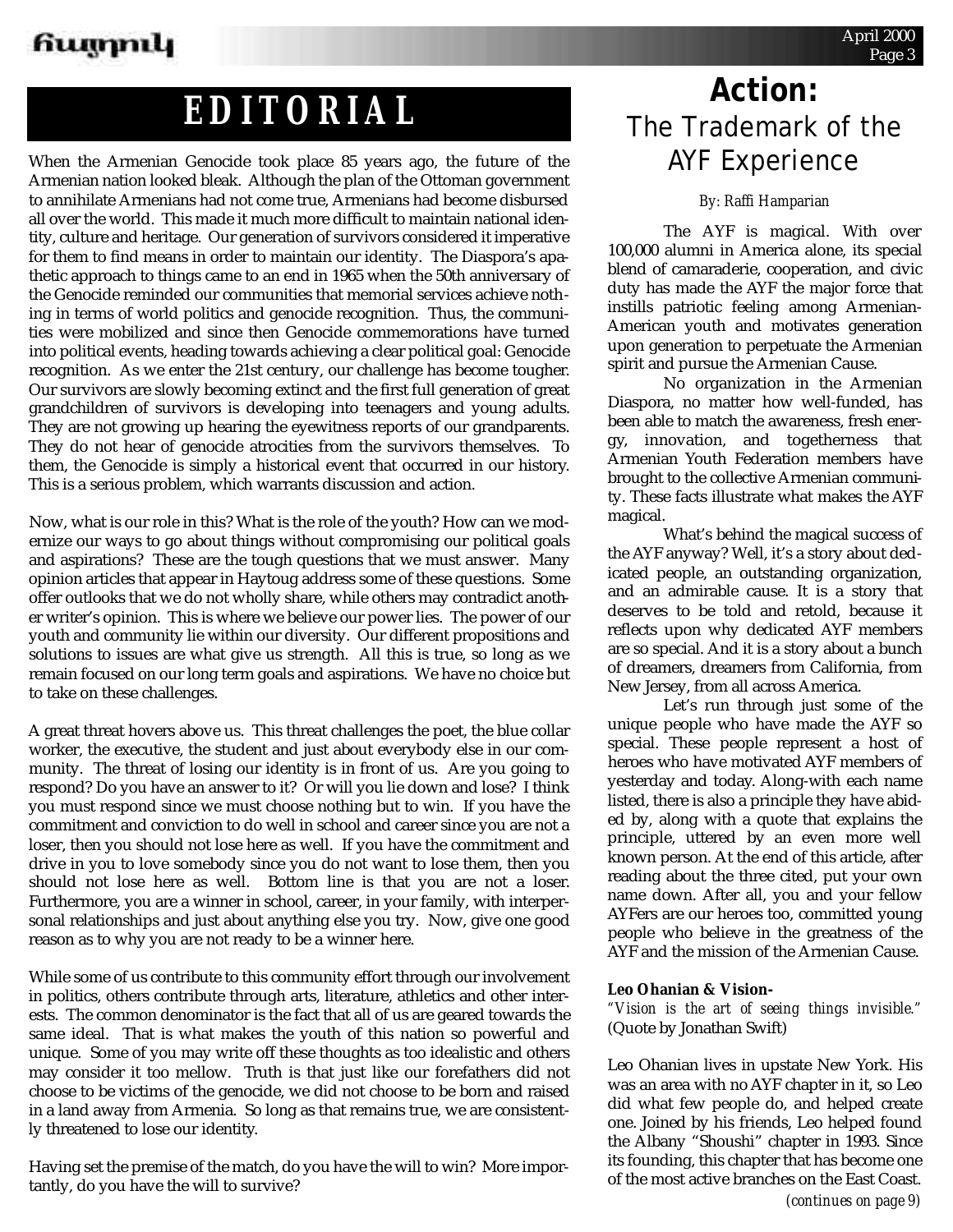# OPEN LETTER **TO THE ARMENIAN PEOPLE**

*By: Baroness Caroline Cox*

WRITE THIS LETTER AS SOMEONE WHO HAS A GREAT LOVE AND ADMIRATION FOR THE ARMENIAN PEOPLE. IT IS THIS LOVE WHICH COMPELS ME TO RAISE THE ALARM.

A decade after regaining its independence, Armenia might be in such great danger that its independence and very existence may be threatened. The hope created by negotiations with Azerbaijan currently being pursued by the Armenian government is deceptive. The Islamist forces in the Caucasus are determined decisively to 'resolve' the 'problems' of Armenia and Karabakh by force. Nobody, least of all Azerbaijan and Turkey, will stand in their way. Given the enormity of this threat and the complexities of the international political and economic interests, it is imperative that the Armenian Diaspora rally urgently to the help of the homeland before it is too late. It is far more important, and a far greater challenge, to act now to prevent another genocide from being unleashed than later to mourn yet another holocaust. I therefore write this letter with a heavy heart and in a spirit of profound humility.

I have visited your homelands of Armenia and Artsakh 46 times. Many of those visits were during the bitter war with Azerbaijan, when I witnessed at first hand the phenomenal courage and dignity of your people. You were fighting against odds which seemed impossible, to save your families, your lands, your freedom and your unique cultural heritage. You won that war and the brave Armenians of Artsakh have since been valiantly rebuilding their shattered lives and land.

But now you are in danger of losing the peace - and your independence. If you do not act quickly you will lose not only the sacred land of Artsakh but Armenia too, and there will be another genocide to commemorate.

Two threats endanger your nation. The first is internal and suicidal. The present leadership of Armenia is under tremendous pressure to strike a deal and seems to be succumbing to the point of betraying all those who shed their blood or who sacrificed their loved ones for Artsakh. Are you going to allow your political leaders to give away the lands of Southern Armenia and cut Armenia off from Iran? Are you going to give away the buffer zone, which has protected your people throughout these years of cease-fire? Are you going to allow Artsakh to be returned to a precarious and vulnerable status, with nothing achieved for all the blood that has been shed? The last state will be worse than the first and the war will have been lost.

The second threat is external, p redictable and imminent. Azerbaijan is escalating its preparations for renewed military offensives, in partnership with the Islamist fighters in Chechnya. So now, while you are weakened by leaders who only seem to be interested in holding on to their own power, you face a bigger military threat than ever before. Now you are confronted not just by Azerbaijan aided by Turkey. You are also threatened by militant Islamists who have declared their intention to unite with Azerbaijan to conquer the whole of the Caucasus - and Karabakh is one of their first targets.

In a recent interview given with Elkhan Shahinoglu and Agasi Hun of the Baku Azadlyg newspaper, Ali Ulukhayev, Chechnya's 'ambassador' to Baku, declares: "Chechens will not be satisfied with the liberation of their own territory." Only a regional 'solution' is a viable option for the Chechen Islamist leadership. He highlights in particular the urgent imperative to deal with Karabakh, as "Nagorno Karabakh always was an inalienable part of Azerbaijan."

Dear Armenian friends, you waited so long to regain an independent Armenia. Now you are about to lose it, after so short a time. You suffered one genocide in the 20th century. Are you going to allow another genocide so soon in the 21st century - this time, a self-inflicted genocide? One-and-a-half million Armenians were lost in the terrible year of 1915. But in recent times, many more than one-and-a-half million Armenians have left Armenia. Who will remain to rebuild and to defend your homeland?

While you still have your freedom in Armenia and Artsakh, please use it to restore democracy and justice; and to prepare to defend yourselves against those who even now are talking of conquering you. Those of you who live in freedom in the Diaspora, please redouble your efforts to build international support for your beleaguered homeland. And please do not use all your resources on efforts to achieve recognition of the past, historic genocide (important as that is) but mobilize to prevent a new genocide.

If the present course of events is not stopped, your leadership in Yerevan will have fatally weakened and betrayed your country; you will be unable to defend yourselves against those who proclaim their determination to conquer you and to achieve an Islamist Caucasus; and all those who gave their lives for your historic land, will have died in vain.

My aim is not to sow despair. On the contrary, I firmly believe that an independent Armenia and Artsakh are destined to flourish and to emerge as bulwarks of stability and prosperity in the Caucasus. However, this destiny will not be achieved, and the worst will happen, if the current political dynamics are allowed to continue.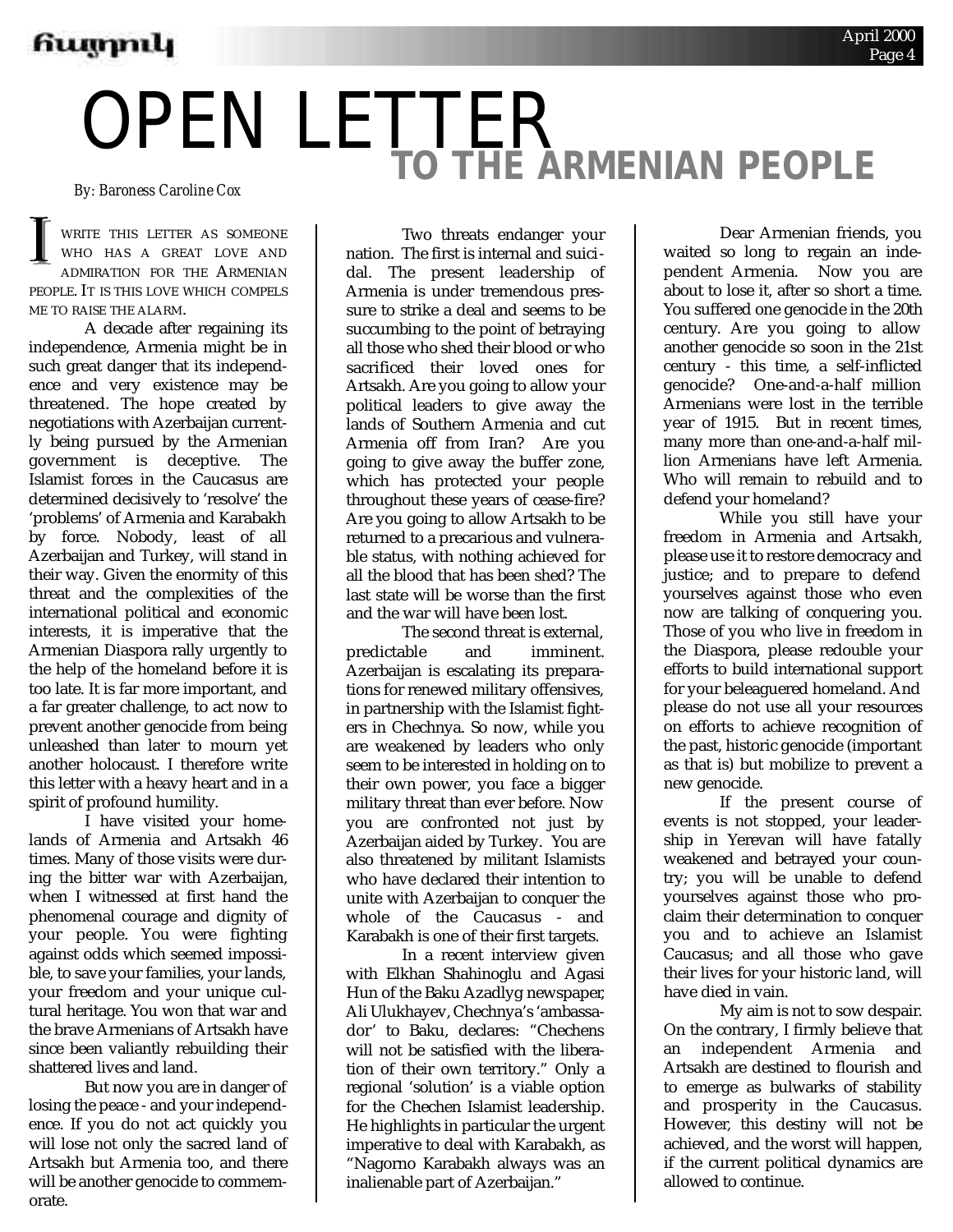It is imperative that the entire Armenian people, both in your homeland and in the Diaspora, are mobilized to put the resurrection of Armenia and Artsakh back on track. The role of the Diaspora in the West is of crucial significance in this endeavour, for a determined intervention by the governments of the United States and the key European powers might deter the Islamists and their supporters from unleashing their intended onslaught. Moreover, a thorough re-examination of the oil exploration and pipeline prospects by Western governments and companies will deprive the Islamists in the Caucasus of much of their funds and their main source of political influence. These are crucial undertakings which the leadership in Yerevan and Stepanakert cannot possibly accomplish on their own. You and your friends must mobilize and work together before it is too late for the people we all love and admire in Armenia and in Artsakh.

Please forgive me if I have offended you, but I can stay silent no longer. During the war, in January 1992, I could not sleep at night in England, thinking of your people in Artsakh suffering and dying without medicines. I had to act, to do what I could to help to save the lives of your people. Now I am wakeful with dread of another war and another genocide. The only action I can take now is to speak, to warn you and to urge you to act before it is too late.

So, I have spoken. I can do no more. With all my heart, and with my love, I pray for you,

Caroline Cox, House of Lords, Westminster, London SW1A OPW, England. Telephone: 44-181-204-7336; Fax: 44-181-204-5661

## **L E T U S K N O W W H AT Y O U T H I N K ABOUT THIS TOPIC**

## **E M A I L : H AY T O U G 2 0 0 0 @ A O L . C O M**

## **SHAME ON YOU "BARONESS CAROLINE COX"**

Referring to your Open Letter to the Armenian People March 30 2000, as Swedes with Azerbaijani root we shame to call you an European, a Christian and, the last but not the least, a human. At a time when the world community declares collaboration and dialogue instead of isolation and war, this letter clearly stands in contrast to all achievements gained by humankind. Shame on you, Cox.

You write "I have visited Artsakh 46 times. I was witnessed your fighting against odds to save your unique cultural heritage". In order to educate you, just let us give you some facts about Nagorno Karabagh, Caroline Cox. Nagorno Karabagh has NEVER been populated by Armenians since ancient times. The first Armenian immigrated to the Karabagh in according to article 15 of the Russo-Persian Treaty of Turkmenchai. But we doubt that you will bother yourself to take a few minutes of your hate producer time to study unbiased history of the region.

You write "The present leadership of Armenia seems to be succumbing to the point of betraying all those who sacrificed their loved ones for Artsakh". It seems very incomprehensible for us when the majority of Armenians are preferring security in the region and peace with neighbor people in order to improve their life condition, but you try to mislead them into hostilities. Do you REALLY love and admire Armenian people?

We would like also remind you, Caroline Cox, that despite a wide range of international "sympathy" from Christian countries, yet Armenia has been condemned by most of those west countries as an aggressor which occupies 20% of Azerbaijani territory in violation of the UN resolutions 822 (on 30 April 1993) and 853 (on 29 July 1993).

Finally, we would like ask you two simple questions and hope that you have courage to reply us. Why are you so hateful aganist Azerbaijanis? Have you ever talked with a psychologist about your abnormal attitude?

So, we pray for your soul,

Manaf Sababi Ph.D. Chairman Swedish-Azerbaijani Association ARAZ Box 3004 200 22 Malmo-Sweden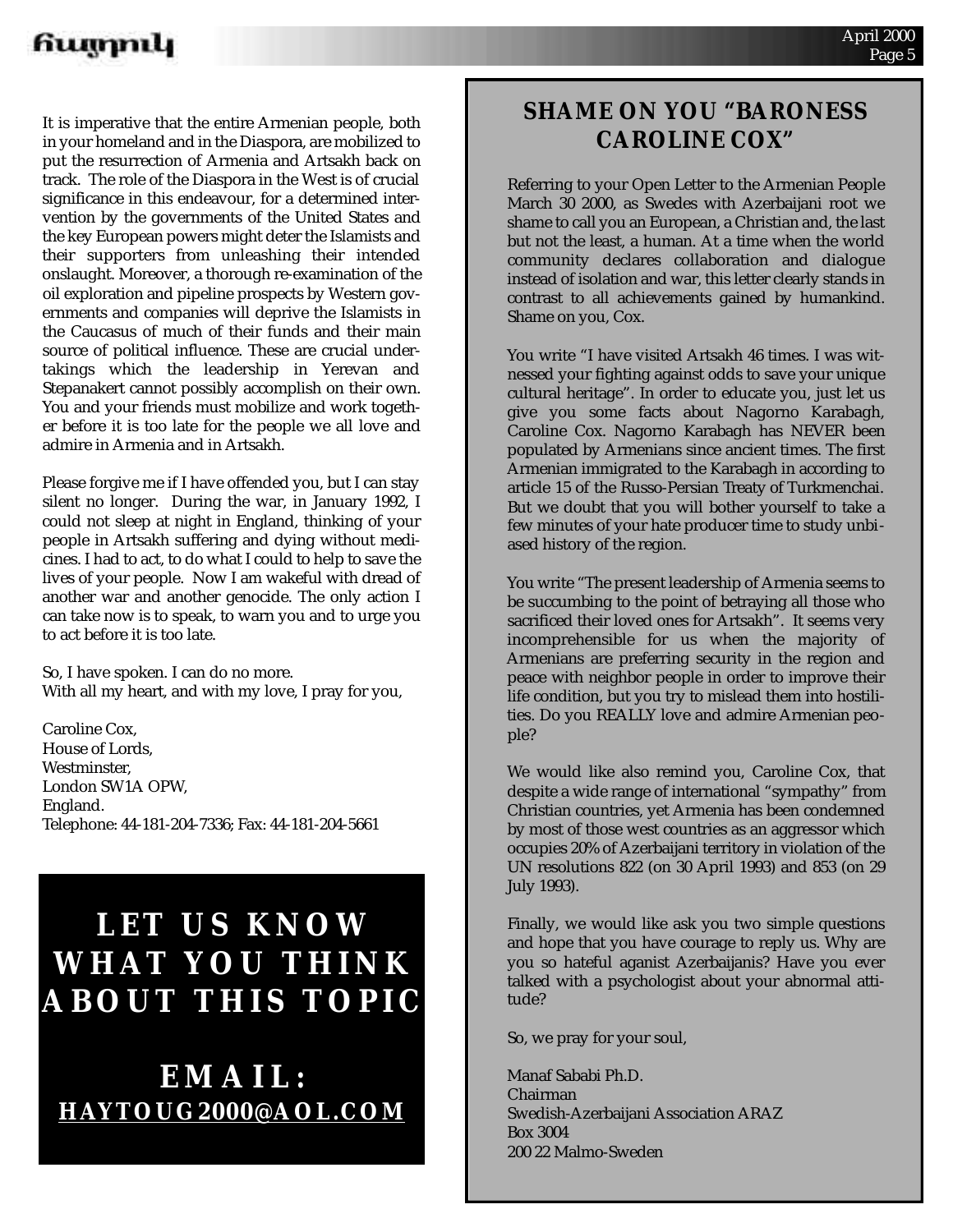## **What is the AYF Youth Corps ?**

Young Diaspora Armenians have been wondering what they can do to help Armenia now that the barriers have been lifted. The doors have been opened for Armenians from abroad to become a positive physical presence in the homeland. It is now possible for young Armenians to spend a few weeks during the summer assisting where it is needed most, in border towns and war torn villages in Armenia and Nagorno-Karabakh. Motivated individuals in search of a summer experience to enrich their lives should choose to participate in the AYF Youth Corps program.

The program allows young Armenians to spend approximately five weeks in Armenia and Nagorno-Karabakh supplying the manpower to villages where residents are attempting to rebuild their lives.

Aside from supplying real, positive assistance to our brethren in Armenia, participants will experience the homeland in the most meaningful way. Their hard work will become one more building block in the progress of our nation.

## **Who is eligible to participate?**

If you have the courage to help, you must apply. The AYF Youth Corps is open to all young Armenians over the age of 18 who are motivated and enthusiastic about helping Armenia. This is a unique opportunity for dedicated youth to make a tangible contribution to their ancestral homeland. Participants can expect memories that they will cherish forever and experiences that will increase their understanding of themselves. Take the challenge, come and experience

> your homeland the way it should be experienced. All that is needed is the will to help.

" their freedom is<br>"their most valuable"<br>"their most valuable"



The time has once again come for the 2000 AYF Youth Corps Committee to accept applications for the upcoming Armenia Campaign this summer. Once again a selected group from the Armenian Diasporan Youth will participate in the construction of a daycare center in the village of Ashan in the Mardouni region. Any interested participants should send in an application before the May 28 deadline. The summer campaign dates are tentatively set for July 7th to August 11th.

If you need any further information please contact the Youth Corps Committee at 818.507.1933 or by e-mail at AYFYC@aol.com.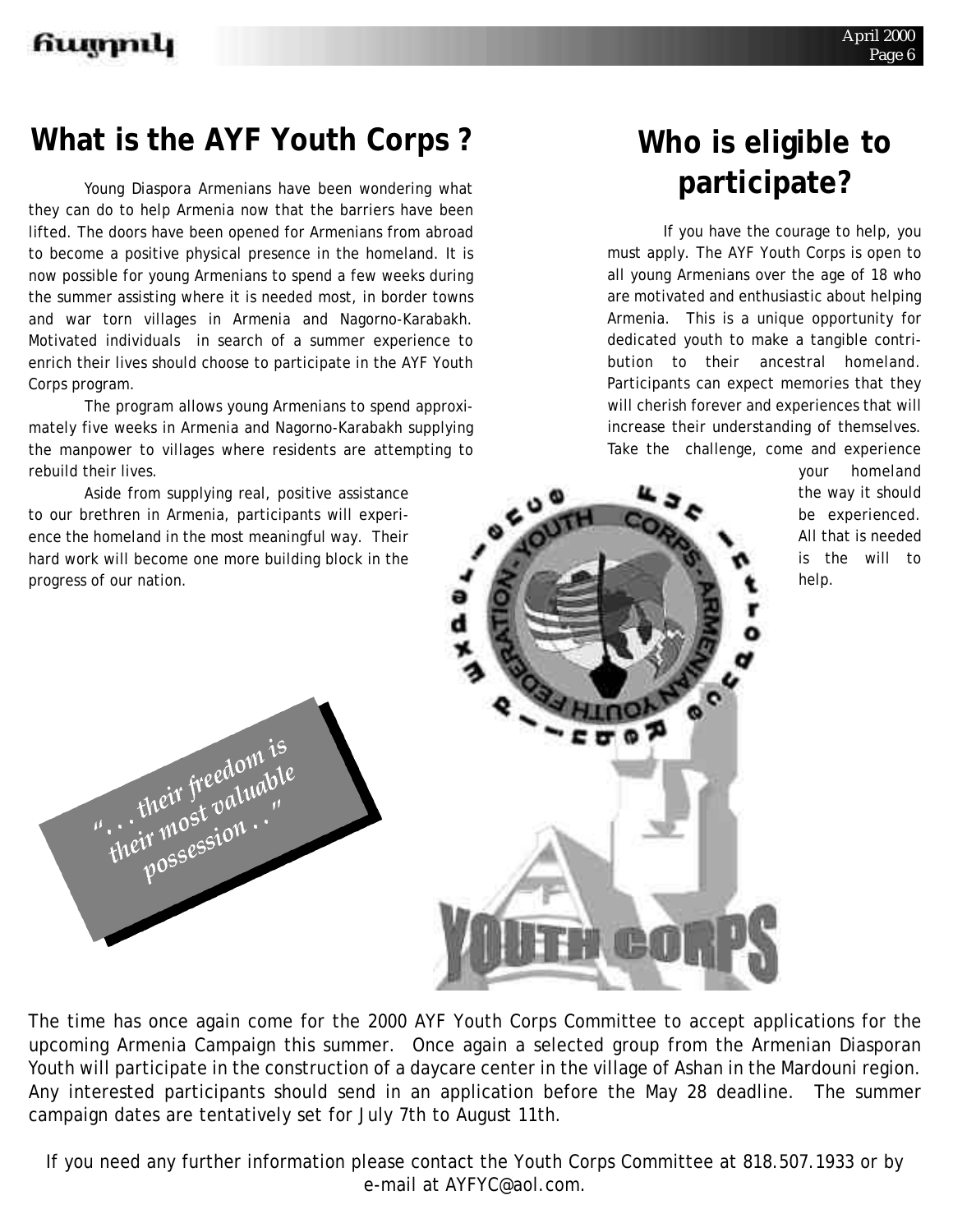# **REMEMBER THE FIRST HOLOCAUST**

*The following article is reprinted from the January 28, 2000 issue of "The Independent". Even though Haytoug generally refrains from reprinting arti cles, we felt that the following article by Fisk addresses the Armenian Genocide in a powerful manner. The article also appeared in the San Francisco Examiner.*

#### *Robert Fisk*

"Who now remembers the Armenians?" Hitler asked, just before he embarked on the destruction of European Jewry. Precious few, it seems. As the memorial day for the Nazi genocide against the Jews was proclaimed by Mr. Blair this week, there was not a single reference to the slaughter of one and a half million Armenian Christians by the Ottoman Turks in 1915. The world's first holocaust-and Hitler's inspiration for the slaughter of the Jews-was ignored.

Why, I wonder? Mr. Blair did not mention it. President Chirac is frightened of the very subject, refus ing even to condemn the slaughter when he last visited Beirut, where the grandchildren of the victims live in their tens of thousands. The United States government prefers to forget the holocaust of Armenians, while the Turks -the inheritors of the empire that committed the worst atrocities of the First World War - are studiously denying the genocide. And we let them get away with it.

Who, I wonder, chooses which holocaust we should remem ber and which we should not? The six million Jews who were murdered by the Nazis must always have a place in our history, our memory, our fears. Never again. But alas, the Armenians who perished in the rivers of Southern Turkey, who were slaugh tered in their tens of thousands in the deserts of Northern Syria, whose wives and daughters were gangraped and knifed to death by the gendarmerie and their Kurdish militiamen - they have no place in our





one day join the European Union. Turkey is an ally of Israel.

memory or our historic property in the second of the second of the second of the second of the second of the second of the second of the second of the second of the second of the second of the second of the second of the History, of course, is a har d taskmaster, veined with inconvenient facts and corrupted heroes as well as the massacre of innocents. The Armenian community in Turkey had its Allied sympathizers when the Ottoman army was fighting the British and French in the First World War, and the Armenians also fought in the tsarist Russian army against Turkey. But the proof of genocide is intact. The Young Turk movement once a liberal organization which the Armenians had supported- had taken control of the dying empire and adopted a "pan-Turkism" which espoused a Turkish speaking Muslim nation from Constantinople to Baku. Within weeks of their victory over the allies at the Dardanelles in 1915, they fell upon the Armenians. Churchill was to refer to the "merciless fury" unleashed upon the Christian minor ity. The US ambassador in Constantinople -himself a Jew- wrote heart-wrenching reports back to Washington of mass slaughter. Near the Turkish village of Mus, hundreds of men were lined up on the bridges and shot into the river, Serb-style.

Behind the Aushwitz-Birkenea camp in Poland, I was once taken by a camp guide to a series of small lakes in which the Nazis dumped the ash of the crematoria. Beneath the water and ice lay the powdered white bones of whole cities of people. Yet in the North Syrian desert there are still skulls and bones in caves and in the clay of riverbanks. This place of martyrdom is visited once a year by the local Armenian community to commemorate their holocaust. They even have a holo caust memorial day. Yet I wonder if a single non-Armenian reader of The Independent knows what the date is?

Denial of the holocaust is in some countries a crime. I'm talking, of course, about the Jewish Holocaust -because denial of the Armenian *(continued on page 13)*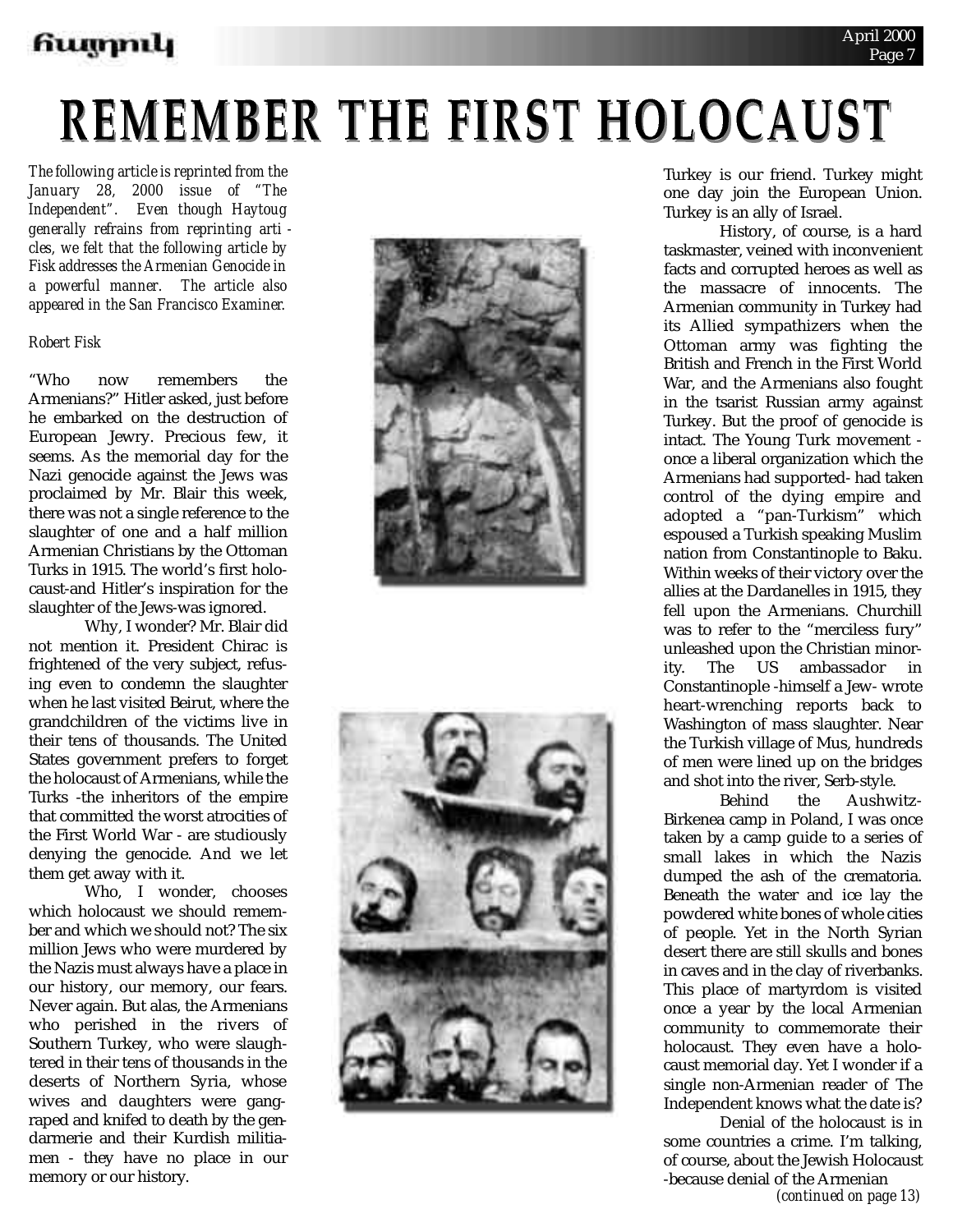## **THE STATE OF THE ARMENIAN DIASPORA(S): Notes on hip-hop, .com, and revolution**

the Armenian nation prepares to commemorate the 85th anniversary of the Genocide, political and social discourse, too, begins to acquire a tone of urgency, once again addressing the realities of diasporan communities. Assimilation, cultural loss, intermarriage, and other such topics are discussed with broad brush strokes, intending to bring a diverse people into a confined set of characteristics and prescriptions.

While this annual ritual is not surprising, it certainly is stale. To be fair, there is also the other extreme of this scenario, which entails individuals who, for the month of April or the days preceding commemorative activities, bring out that dusty suitcase full of cultural sacrament and little pieces of ethnic self-discovery-not unlike summer clothes-and begin to pay homage to an identity they neither possess, nor care to validate the rest of the year.

Within these extremes lie the hundreds of Armenian communities outside of Armenia, comprising many diasporas, with many realities and many circumstances. In this diversity also lies the key to the survival of Armenians away from a homeland, and the survival of Armenians inside a homeland. Living in a diasporan community, one becomes accustomed to rhetoric touting the sanctity of the Armenian culture, the virtues of remaining Armenian, but very rarely does one hear how a young person growing up in Southern California or a remote community in New Zealand should understand and actualize such utterly abstract ideas. Telling and expecting indulgence from a teenager, who is lost in a labyrinth of raging hormones, material wants, self-doubt and endless commercial attack, that s/he should also add the burden of remembering her or his dead ancestors and the ideal of a land and people far removed from her or his reality, just seems to be unrealistic.

#### *By: Alex Sardar*

And at the same time, it is just as unrealistic to envision diasporan communities all alike, and all needing the same formula for preservation.

So, what do organizations and individuals in charge of the organized Armenian communities' youngster have to do to reach a segment of their populations so far in the periphery that inclusion seems alien to them.

It seems it would be a good beginning to realize that what worked to keep Armenian kids within their communities in the 1980's and early 1990's, and what works to a certain extent today in more sheltered middle-eastern diasporan communities does not work for a communitylike Southern California's-situated in the heart of the world's biggest factory of generic and commercial image production. It just does not!

Evoking sentiments of past struggles, armed conflict, and fallen heroes-as sad as this realization is-does not have a lasting impact on today's Armenian children, who are more interested in what their non-Armenian friends are wearing and listening to, as opposed to what a group of people did for their nation. The awareness that the sacrifice of young Armenian heroes in the past does not inspire a new generation is indeed very difficult, but to reiterate the same line continuously in the hopes of capturing the youth today not only doesn't result in anything, but it further drives youngsters away.

Organizations cannot expect that by stating the "ultimate goals" of a nation, the children-the future-of that nation will adhere.

So, what to do? There is not a simple answer, as there are many complex communities and needs to address.

But a start would be for Armenians to begin realizing that the sanctuary of their culture is not a logical safety blanket anymore.

As such, one must go beyond the reasons of why this is, and begin to approach today's youth in the same language they are accustomed to following.

Hip hop, rock and .com, not to mention English, street slang and short attention spans are the orders of the day.

To excite and invigorate the Armenian spirit in a teenager, perhaps organizations need to pay more attention to first capturing as much attention, before lecturing on what to pay attention to.

Educational and cultural events and lectures need not necessarily target that which was in the past, but they must feature what is today, like a rock band comprised of Armenians, a web site on how to be active in politics without being overtly Armenian, and a lecturer speaking in non-standard English evoking present-day notions. True, that these topics, as generic as they may sound in this context may not necessarily teach a teenager in one sitting about every single freedom fighter and every significant battle in the history of that nation's liberation struggle, but what it will do is open the way for that teenager's return to a second lecture, or social event. And this is perhaps the most important job of an Armenian diasporan community-that of keeping its new generation interested, even if the interest has to be on non-traditional subjects.

Writers, in this publication and others, have of late spoken about the purpose and goals of the Armenian nation in a new century. They have spoken about modernity and its theoretical application to the case of the Armenian nation. They have written extensively about the overarching goals of "a Diaspora" and "a nation."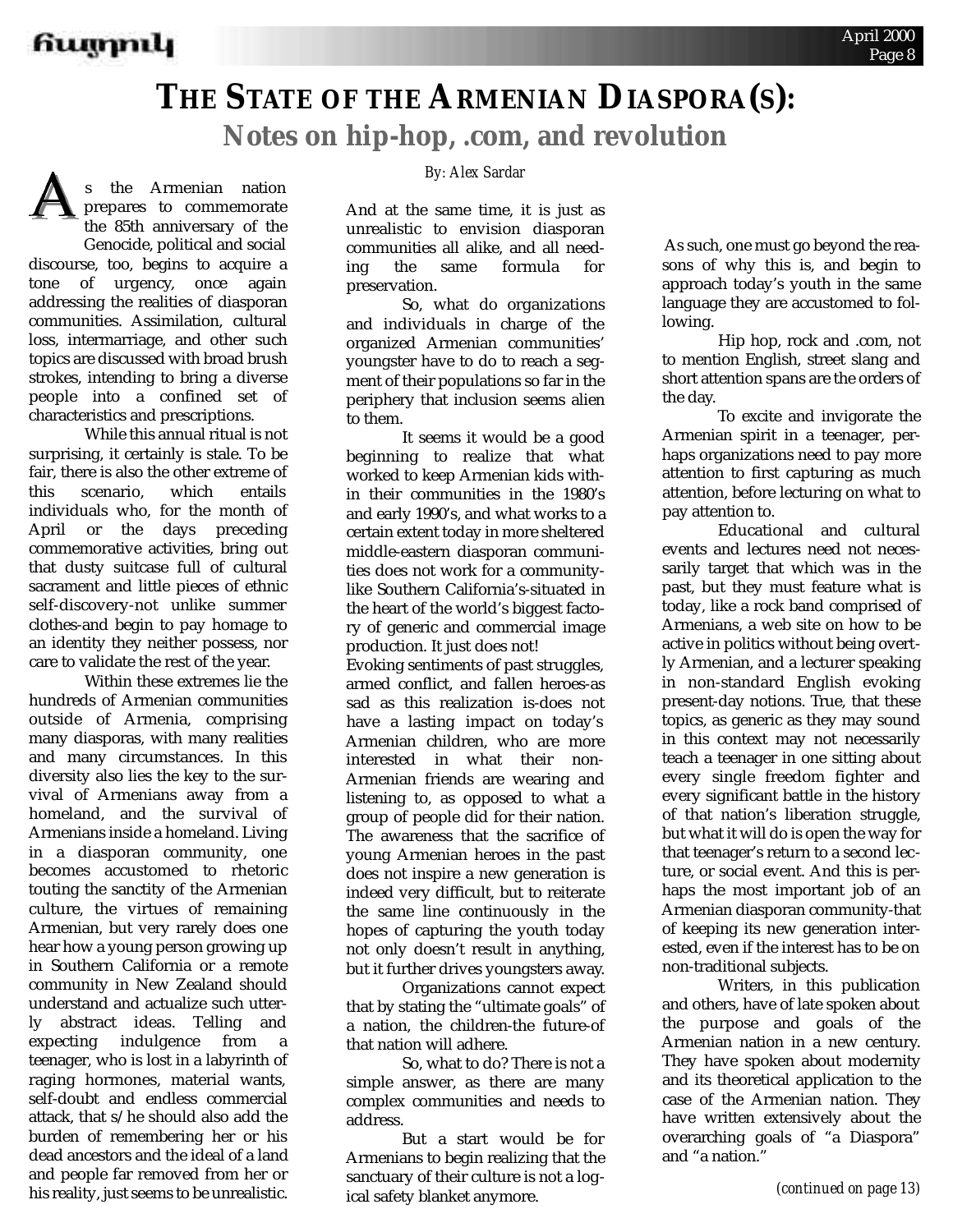## **This Is It . . .** Continues

#### *By: Christopher Guldjian*

*Disclaimer: The following commentary tries to interpret a 1983 article. The risk of contradicting the author's intent does exist.*

In April 1983, the Haytoug publication gave light to an article that umbrellas and insulates the entire Armenian struggle vis-à-vis the youth. This writing is currently unnoticed by the vast majority of activists, but unbeknownst to them, it is a manifesto denouncing hundreds of years of oppression while generally outlining an movement. The subject matter and content is theoretical however seventeen years ago it was taken literally by thousands of Armenians.The objective of this analysis is to develop a modern interpretation of the message noted in the article, This Is It, in order to bridge the gap between armed struggle and modern political / social activism.

The theme of the 1983 article is uttered in the following quote: "they can never stop a whole movement and its momentum, which is the creation of our People's womb itself, its product, its reflection." In other words, no force can hinder the strength of collective power and uniformity. No entity can damage the national identity of a People ready to struggle against the "time factor." A nation enters the brink of total assimilation and insensibility to their heritage when it loses that fight. This Is It was written in an era where the survivors of the Armenian Genocide were dying and the Armenian Diaspora was too comfortable with its surrounding. The youth was preoccupied with self-entertainment and foreign causes, so the article persuades young people to sacrifice a comfortable life for another fueled by hardship-sometimes ultimate losses. The key is to incorporate that idea of "sacrifice" in workable conditions of current organizational methods that appeal to the youth in a modern context.

The article exposes a sham. A so-called government that has not only massacred and raped innocent women and children, but has ultimately created the "time factor" that endangers a People's freedom to exist. The People's right to choose to speak a language and practice their customs has been negated not directly, rather through a series of consequences, it has become unusual to be ourselves-and the youth knows this. The sham continues today. The same government is systemically denying "the prosecution" that has caused the time factor and forced assimilation.

The author simply outlines three steps for a successful struggle against agents of oppression. The factors include (1) leadership through national will; (2) revolutionary conscience for a grassroots movement; (3) an ideology depicting dignity, justice, freedom, equality and peace-all the basic rights of humans. These factors are not as simple as they sound but encompass a vision with the potential that young people can make a difference. The author cries out to the reader to take guard and stand up for the rights bestowed upon him (or her). Today, more than ever, we have to take that offer and stand for the three principles above. Freedom and restitution are our rights. *(continued on page 13)*

#### *(continues from page 3)*

**Stepan Haytayan & Leadership**: *"A leader is dealer in hope."* (Quote by Napoleon 1)

In the early 1990s, a dream came true. Armenia and Artsakh had become independent republics. Many AYF members wondered what they themselves could do to help their homeland prosper. In 1994, Stepan and a number of other AYF members stepped forward and helped start the AYF Youth Corps, a program that gives AYFers an opportunity to live and work in Artsakh during the summer months. Now in its seventh year, Youth Corps helps give the people of Artsakh the hope they need to survive the Azerbaijani blockade.

**Souzi Zerounian & Enthusiasm:** *"Nothing great was ever* achieved without enthusiasm." (Quote by Ralph Waldo Emerson)

Souzi knows how important it is for AYF members to be politically aware and engaged. In 1995, Souzi participated in the Summer Intern Program sponsored by the Armenian National Committee of America in Washington, DC. Souzi's never-ending enthusiasm to get AYF members politically active has proven to be nothing short of amazing.

These are just a few of the thousands of Armenian Youth Federation members who have made a difference in their communities. These three individuals and the action principles they upheld - Vision, Leadership, and Enthusiasm - represent three of the many ways in which the spirit and legacy of the AYF has always lived on in our membership.

Like each of the people listed above, you also have a special role to play in continuing to make the AYF the outstanding organization it is. It is your talent and inspiration that will shape the AYF of the 21st century. In the coming days and months, when you are thinking about what you can do in the AYF, take your encouragement from those listed above-and go for it! The genius among the founders of the AYF was that they built an organization with an important function, not simply on a set of by-laws, but on the idea that each member holds a key to the AYFs success.

The opportunity to preserve and pass on the legacy of the AYF is yours. Take up the challenge! Participate, collaborate, learn, teach, and most of all, enjoy. Take action. Sustain that magic that is the AYF

\*Want to learn more about the story of the AYF ? Pick up a copy of "The AYF Legacy: A Portrait of a Movement in Historical Review, 1933-1993." It's available through the Hairenik Bookstore (617) 926-3974, and the Armenian Prelacy Bookstore (212) 689-7810. You will learn even more about your AYF forefathers, understand how the organization got to where it is today, and even get ideas about where you can take the organization from here. And to find out more about how you can get involved in such programs as the ANC Internship in Washington, DC and the AYF Youth Corps in Artsakh, contact your AYF Central Executive.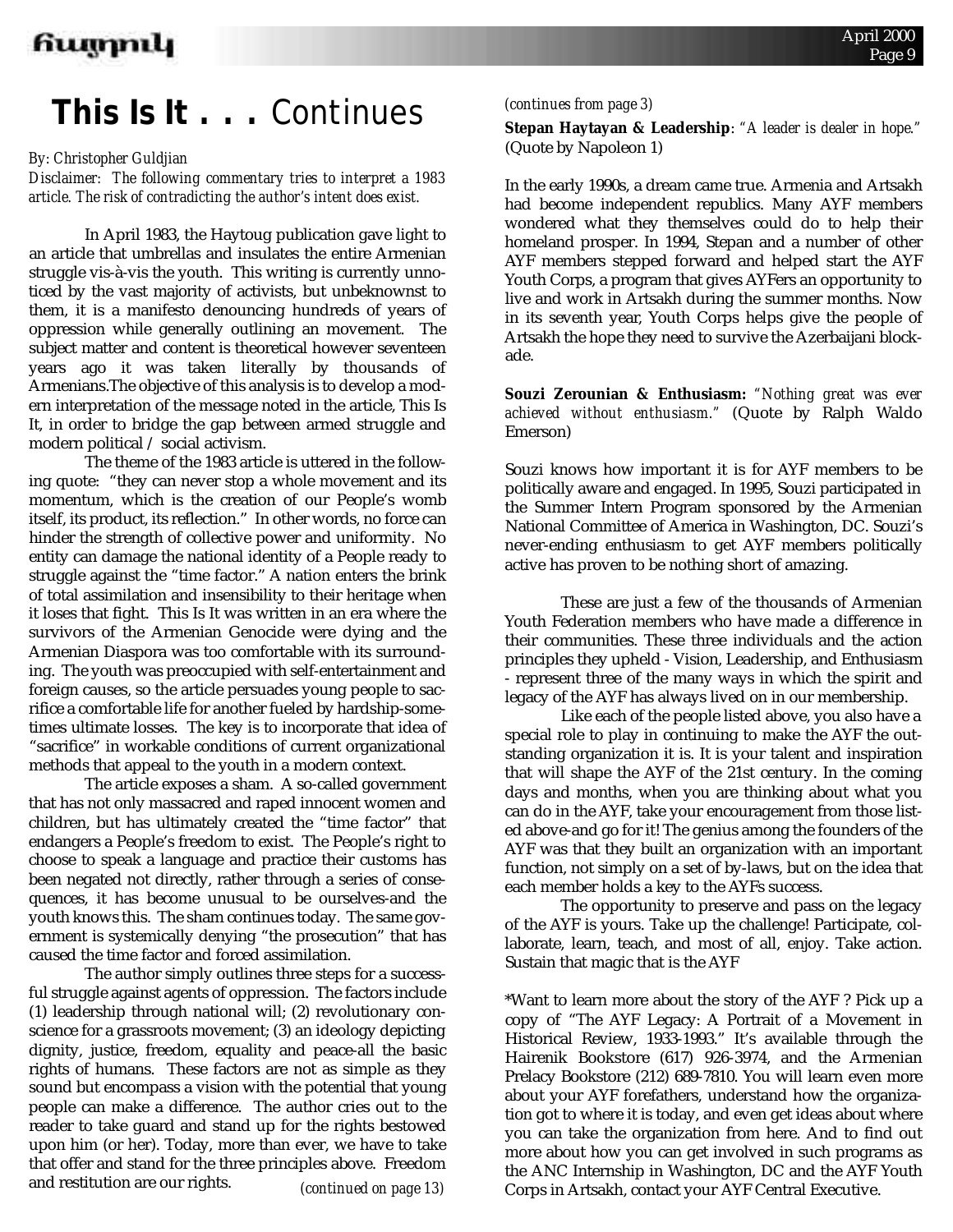# **GENOCIDE***Project*

*By: Silva Tovmasian*

e grew up hearing genocide stories while other kids heard fairy tales," says Ara Oshagan. Hearing such stories since his childhood is what motivated photographer Ara Oshagan to establish the non-profit, Glendale-based, Genocide Project in 1996. His life-long friend, Garen Yegparian and photographer Levon Parian joined the project soon after. The project is an effort to document the Armenian Genocide in an artistic and compelling manner-by using portrait photography of Genocide survivors combined with their oral histories, they hope to reach a wide audience and educate Armenians as well as non-Armenians about the first genocide of the 20th Century, which unfortunately still remains largely ignored.

The photographs of the survivors center on the face and hands of the subjects making the pictures more powerful. "We put them against a black background to signify death...but they're in the foreground because they survived," says Oshagan. "And the focus is always on the eyes, which sucked in the horrors they witnessed."

The Project has photographed and interviewed over 65 survivors to date and has organized Genocide survivor photographic and textual exhibits at many locations including the UCLA Kerkhoff Art Gallery, Henry P. Rio Bridge Art Gallery at the Los Angeles City Hall and the California State Capitol Building. These exhibits have attracted a wide Armenian and non-Armenian audience. Survivors who have taken part in the project have also attended these exhibits as well as public figures such as Councilwoman Jackie Goldberg and State Assembly Member, Scott Wildman.

**Edward Racoubian** *Born in 1906 in Sepastia (Sivas*)

The first week of deportation was tolerable. We had enough food to eat. But after that it became very difficult. At one point they took away all our valuables: gold, jewelry, etc. A little later they took all our better clothes and made a heap with them as high as this house. They left us no blankets. Later, they took all our money.

We walked for several more days, occasionally running across small lakes and rivers. We started seeing corpses on the shores of these lakes. Then we began seeing them along the path. We had to walk over many of them. The stench was horrible. Twisted corpses lay all around on the ground, blackened by the sun and bloated. Vultures circled the skies above us, looking for their evening meal…



We were always looking for shade: somewhere, anywhere. But we were in the middle of the desert, there were no trees or anything around. We walked along a narrow path and we came upon a small hole in the ground which looked very much like our village tonirs. A little deeper than average height, the hole was large and 25-30 people could easily fit in it. The women lowered each other down into it. There was no water in it but the bottom was muddy. We were about 20 people and we began sucking on the mud. Some of the women made teats with their shirts filled with mud and suckled on them like children. We rested there for about a half hour. If we hadn't been forced out a little later, that would have been our best grave.

Many days later we reached the Euphrates river and despite the hundreds of bodies floating in it, we drank from it like there was no tomorrow. We quenched our thirst for the first time since our departure. They put us on small boats and we crossed to the other side. From there we walked all the all the way to Ras-ul-Ain.

Of a caravan of nearly 10,000 people, there were now only some of us 300 left. My aunt, my sisters, my brothers had all died or disappeared. Only my mother and I were left. We decided to hide and take refuge with some Arab beduins. My mother died there under their tents and they branded me as their own with tattoos on my hands.

I stayed with the beduins until I was 18 years old. They let me go hungry and beat me often. I spent most of my days in the desert. When I was 18, I met some Christian Arabs who told me to go to Aleppo where I could find some Armenians. In January 1933, I arrived in Aleppo.

*(continued page 12)*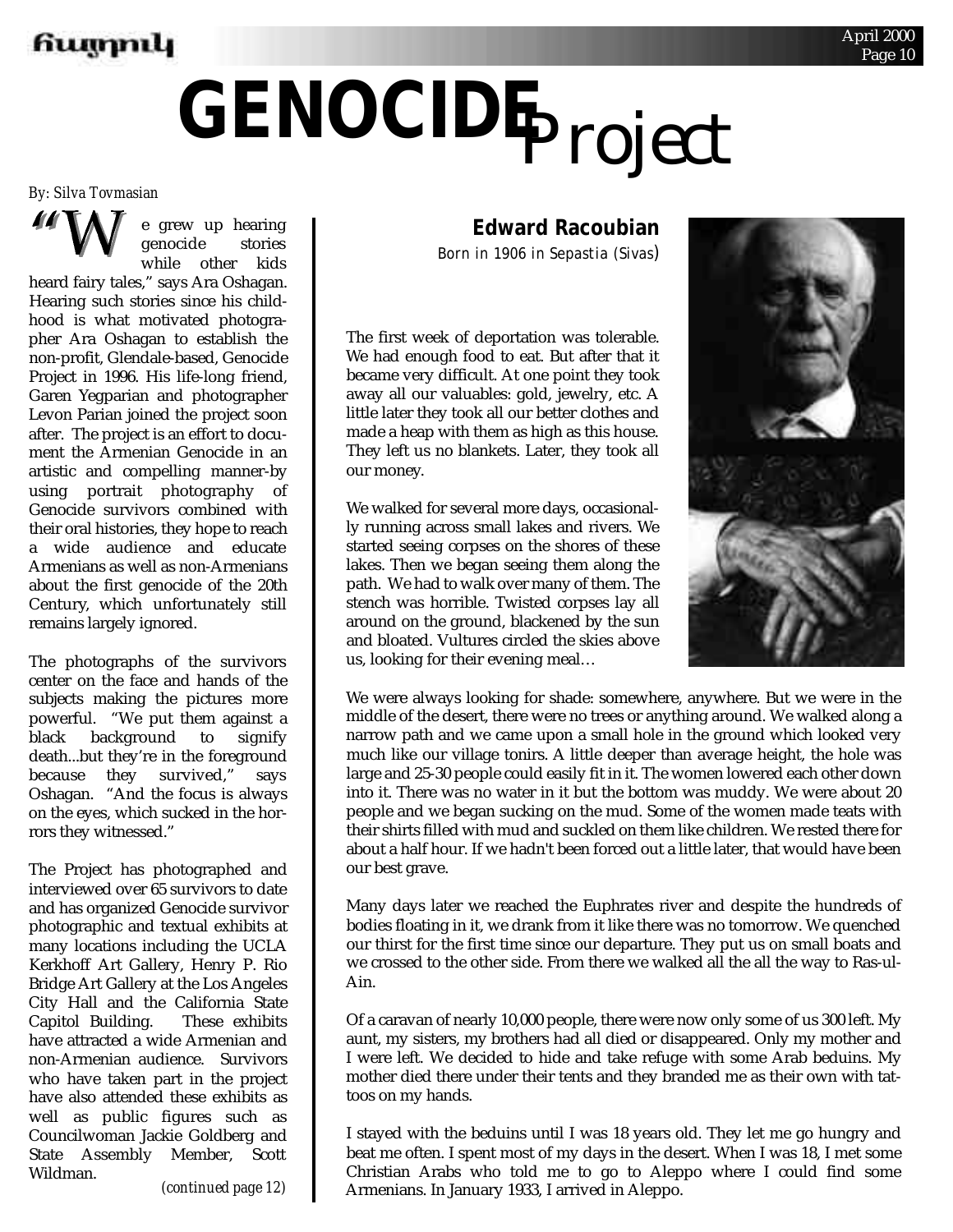#### photographs by ara oshagan and levon Parian Oral history by Genocide Project



**Kristine Hagopian**

*Born in 1906 in Izmir*

We had already been deported once, in 1915-16, sent toward Dier-ez-Zor. But my uncle's friend had connections in the government and he had us ordered back to Izmir.

Orders came again that everyone must gather in front of the Armenian church to be deported. My father refused to go and told us not to worry. He didn't think the Turkish government would do anything to him, since he was a government employee himself.

Twelve Turkish soliders and an official came very early the next morning. We were still asleep. They dragged us out in our nightgowns and lined us up against the living room wall. Then the official ordered my father to lie down on the ground. They raped him. Raped! Just like that. Right in front of us. And that official made us watch. He whipped us if we turned away. My mother lost consciousness and fell to the floor. Afterward, we couldn't find our father. My mother looked for him frantically. He was in the attic, trying to hang himself.

Fortunately, my mother found him before it was too late. My father did kill himself later, after we escaped.

#### **Sam Kadorian** *Born in 1907 in Kharpert (Harput)*

They took us from Husenik to the shores of the Euphrates River. For a while we were left alone. Sometime later, Turkish gendarmes came over and grabbed all the boys from 5 to 10years old. I was about 7 or 8. They grabbed me too. They threw us all into a pile on the sandy beach and started jabbing us with their swords and bayonets. I must've been in the center because only one sword got me, nipped my cheek. But I couldn't cry. I was covered with blood from the other bodies on top of me, but I couldn't cry. If I had, I would not be here today. When it was getting dark, my grandmother found me. She picked me up and consoled me. It hurt so much. I was crying and she put me on her shoulder and walked around. Then some of the other parents came looking for their children. They mostly found dead bodies. The riverbank there was very sandy. Some of them dug graves with their bare hands and tried to bury their children in them. Others just pushed them into the river. Their little bodies floated away.



Material Excerpted from ©2000, Janet Kinosian. Distributed by LA Times Syndicate.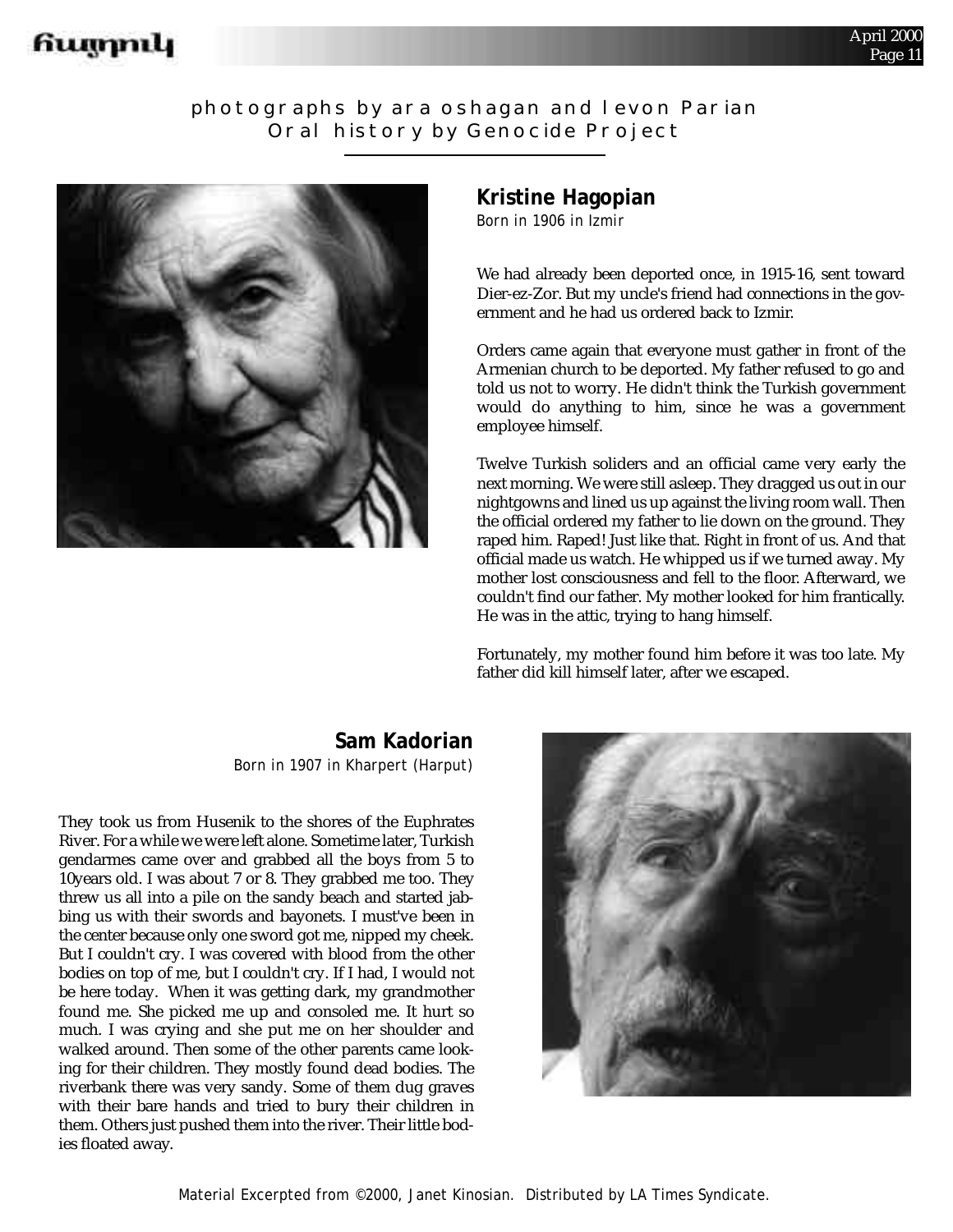#### *(continued from page 10)*

During its four-year history, the Project has gained recognition as an important arts and education organization dealing with survivors of the Armenian Genocide. In April 1997, the LA Times published a short article about one of the Project's exhibits, and, in May of 1999, the LA Times Sunday Magazine featured a four-page spread of their work. Introduced by writer Janet Kinosian, that issue is estimated to have reached nearly 1.5 million households in the LA area. Attempts by Turkish lobby groups to derail the publication of that feature were unsuccessful.

The Project is also working toward publishing its work in book form in the American mass-market and is still working toward photographing and interviewing 100 survivors, its initial goal.

The Project unfortunately faces one great challenge-TIME. It is now the Year Two Thousand and 85 years have passed since the Genocide of 1915. The majority of the survivors are at least 90 years old and time is running out for them. In order to be able to overcome the time factor and be able to document as many survivors as possible, the Project is in great need of volunteers to help interview the remaining survivors-before their voices are forever silenced.

Visit www.genocideproject.org for more information about the Genocide Project. If you are interested in volunteering, please email Ara Oshagan. Also, if you know of any genocide survivors, please contact Ara Oshagan through the Project's website.



#### **Arpiar Missakian**

*Born in 1894 in Kessab*

In 1909, during the Adana massacres, Turkish soldiers attacked Kessab. I was merely a boy then. They came early in the morning. They were 20,000 strong with Mausers and other artillery. The men of our town fought back, my father among them. But all they had were these ancient hunting rifles. Shifteh, they called them. Not very effective. They lost 50 to 60 men before we fled. They held off the Turkish army until noon or so, then we fled.

With the help of the French, we fled to Latakia to the north on boats. We returned five to six days later to find all our houses burned to the ground. Only charred stone walls remained; everything else was burned. It took us months to rebuild.



In 1915, we were the last to be deported out of Kessab because we were Protestant. The

American ambassador in Bolis had apparently secured guarantees for our safety, but we were deported anyway. They took us toward Dier-ez-Zor--the interior Syrian desert. Our whole family: my father, mother, four brothers, two sisters. I was 20 or 21 at the time. We loaded everything we had on mules and horses and set out under armed guards. They took us to Meskene on the Euphrates River. Meskene was a huge outdoor camp where tens of thousands of Armenians had been deported--bit by bit they were sent to Dier-ez-Zor, to their death. We were there for a while. We lived under tents along with a lot of others from Kessab. Most of the time we had nothing to eat. Sometimes my father would buy bread from the soldiers, but they had mixed sand with the flour--so we ate this hard bread, and sand crunched under our teeth.

Meskene was a horrible, horrible place. Sixty thousand Armenians had been buried under the sand there. When a sandstorm hit, it would blow away a lot of the sand and uncover those remains. Bones, bones, bones were everywhere then. Wherever you looked, wherever you walked.

\* (Editor's note: Missakian is the oldest living veteran of the U.S. Marine Corps.)

#### **Edward Bedigian**

*Born in 1902 in Kesaria*

There was a girl who I had befriended on the road. Her name was Satenig. She had a little bit of money and she gave it to me. "Don't let them take me," she said. They would come around every day and take whoever was dead or very weak. She was not in a good shape. I stood her up and leaned on her, held her up. They came. I was holding her up, but they saw her and took her.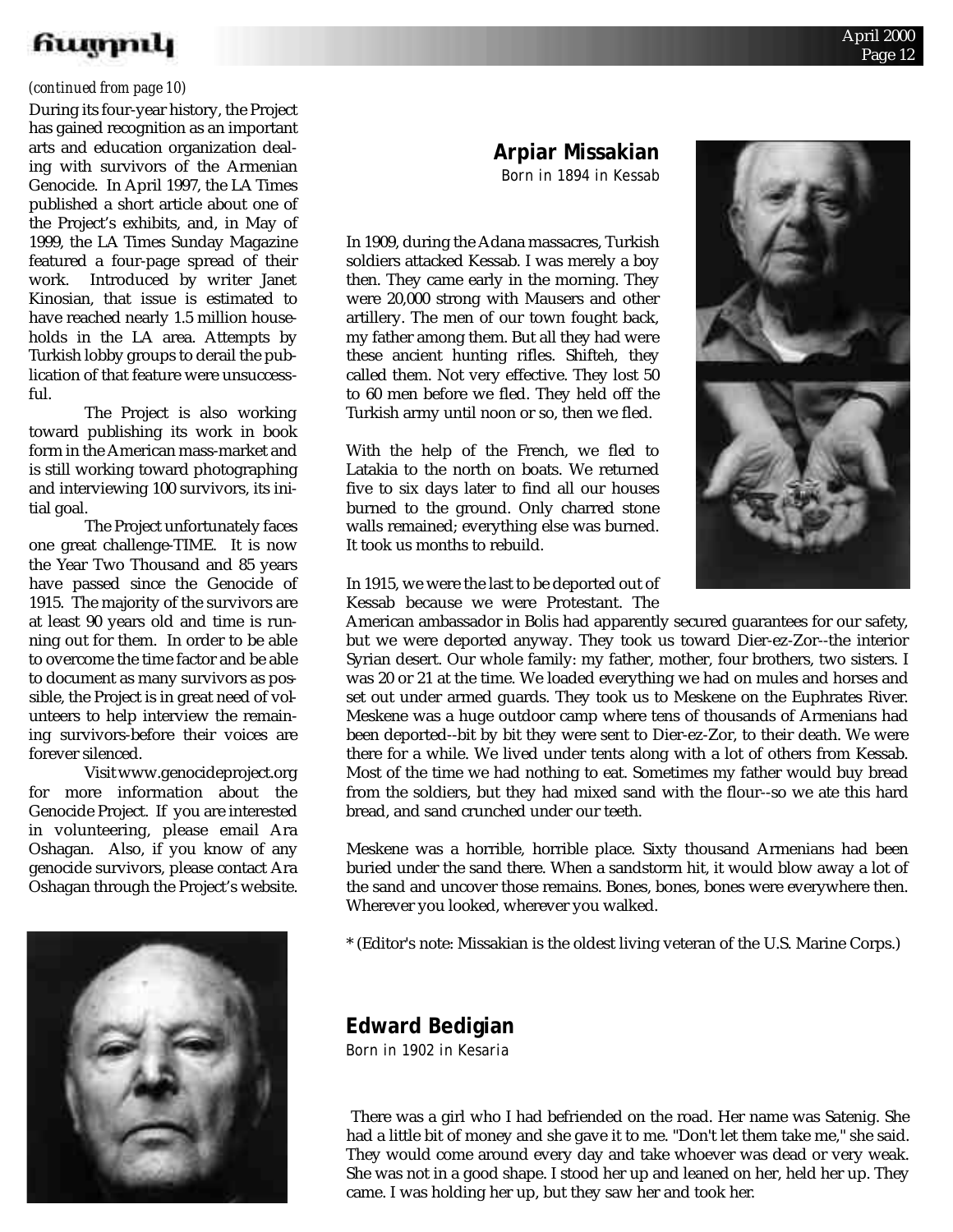#### April 2000 Page 13

*(continued from page 9)*

Although the article discusses "shockwaves" sent by the enemy, it whispers the reality of politics and how Our People has adapted to them. Our compliance with these "shockwaves" continues each day that we allow any government to continue denying a real Genocide. The article suggests that we absorb the shockwaves while sending them back with a twist-the point is-the "twists" have changed but everything else has stayed the same. The revolutionary spirit is the same, and the struggle against the agents of the same oppression must continue. The goal is the same and slightly accomplished. The atmosphere and communication is the samefacilitated by technology. Liberation has the same meaning. Issues and problems remain the same. The cause is justifiably the same while time is still ticking.

We continue to fight because It will happen and This is how. With the change of methods, we cannot alter the outlooks, ideology, character and enemy-the TIME FACTOR. We need not change our thoughts and passion for existence. Surely the author of This Is It would agree that the fight continues and the road to liberation is a long one.

Onward with the Movement !

#### **DIASPORA**

#### *(continued from page 8)*

Well, these writers have ignored one crucial element and that is in a time of a post-modern society, where individualism is the defining notion, and undoing convention is the rule of thumb, it helps very little to speak about one collective and one collective goal. It's time for Armenians, young and old, organization and individual, female and male, to begin deconstructing processes within themselves and within their own communities in order to preserve the next generation as much as possible as intellectually and emotionally Armenian.

It is time for an intellectual and developmental revolution within each Armenian community.

The question now remains, who will lead such a movement, so that in 2015, the 100th anniversary of the first genocide of the past century, can properly be commemorated.

# **GOT COMMENTS?**

Send to Haytoug2000@aol.com

**This Is It FIRST HOLOCAUST**

*(continued from page 7)*

Holocaust is not only perfectly legal, it is big business. No American company selling weapons to Turkey will discuss the holocaust of 1915. Chairs of Ottoman studies are being funded by the Turkish government at American universities in which US academics -who have to prove they have used Ottoman archives to get their jobs and must never have condemned the 1915 slaughters- propagate the lie that the Armenians were merely victims of "civil war" and that Turks also died in the chaos of 1915.

Turks did. But not on the Armenian scale. Anyone who was to write that the Jews were victims of a European civil war ant that, anyway, "Germans also died" would be regarded as cracked or a Neo-Nazi. Not so if you deny the Armenian Holocaust.

Take the following letter, for example: "The myth of the 'Armenian Holocaust' was created immediately after World War I with the hope that the Armenians could be rewarded for their 'sufferings' with a piece of the disintegrating Ottoman State. As such, the main aims of the inventors were political and territorial". Now substitute the word Armenian with the word Jew. Who would ever get away with a letter about the "myth of the Jewish Holocaust" as an invention of Jews who wanted to be rewarded for "sufferings" (the quotation suggesting their falsity)? Who would ever publish such lies?

But that letter was written about the Armenians. And it was written by a Turkish ambassador. In fact -heaven spare us- it was written by Barlas Ozener, the Turkish ambassador to Israel. And it was printed, in full, in the Jerusalem Post.

But we Europeans are just as mendacious, if more discreetly so. Take Mr. Chirac in Beirut. The French Assembly had just condemned the Armenian Holocaust of 1915 -there are men of principle in French politics. But not Chirac. When asked less than two years ago for his views on the resolution, he replied: "I do not comment on matter of domestic [sic] politics when I'm abroad". Would that have been his response if the Assembly had just denounced the Jewish Holocaust?

Mr. Blair said this week that as the Jewish survivors of the Nazi Holocaust "age become fewer in number, it becomes more and more our duty to take up the mantle and tell each new generation what happened and what could happen again".

But there are a few very Armenian survivors left. Why weren't they asked this week about their memories? At Musa Dagh and later at Smyrna in 1920, British, French and American warships rescued a few of the pitiful Armenian survivors of that earlier Holocaust. But Mr. Blair was silent this week. And silence gives consent.

I am all for memorial days. Especially one that marks the Jewish Holocaust. And especially memorial days for other holocausts. Armenians too. But Hitler's ghost can have a little laugh this week. After all, who now remembers the Armenians?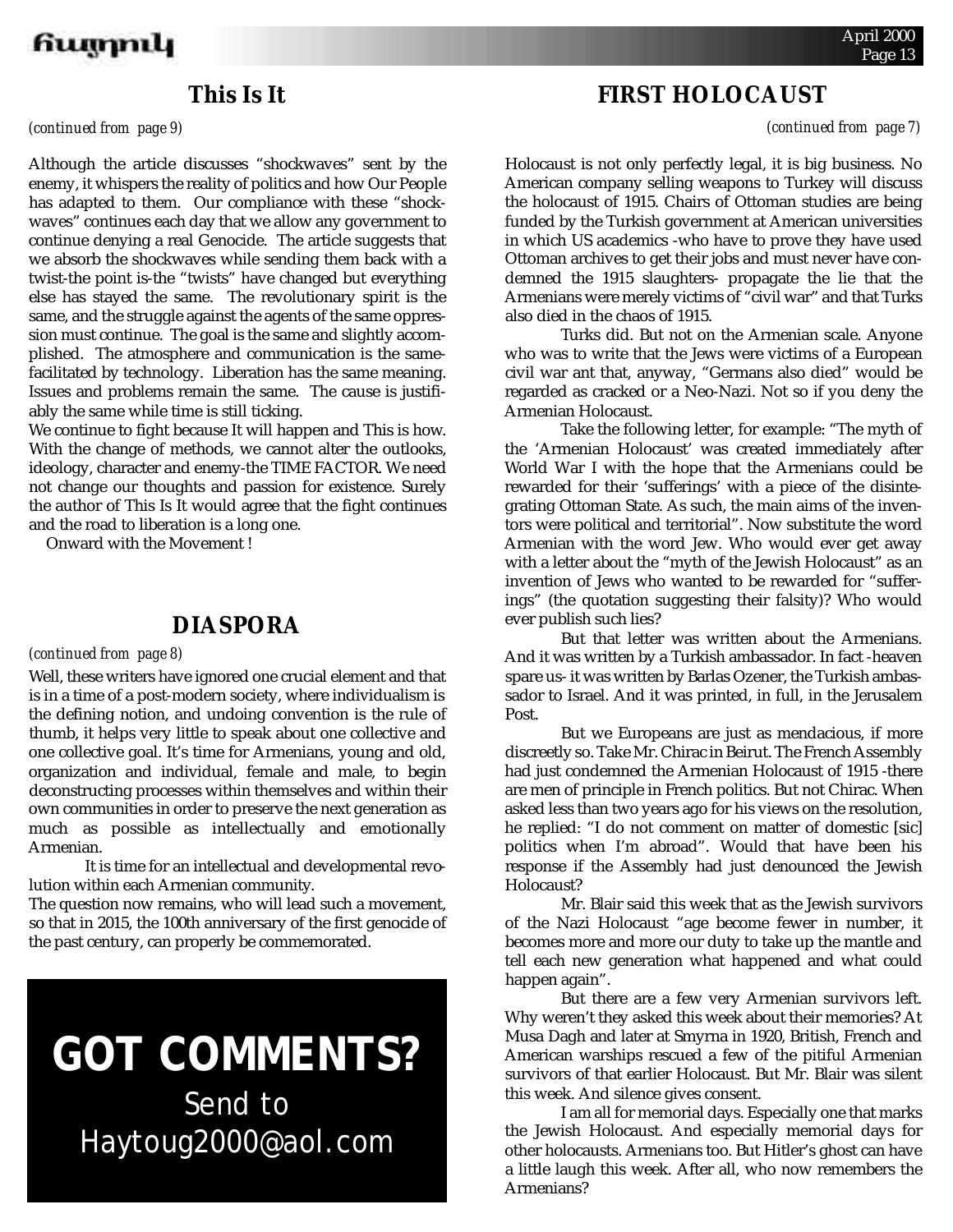## **The White Genocide** *IS* **A REALITY**

#### *By: M. R. Karayapourjian*

Being an Armenian, what does that mean to us, to anyone? Well we can say that we have a 3000-yearold history. We can say that we have a rich culture, and a strong heritage. Although we are few, we have spread all around the world. But by far, our ultimate accomplishment is that we have survived genocide; or have we?

When thinking of the Armenian Genocide, many people think of the crimes committed by the Ottoman government before and during World War I. we think of the Young Turk Government, our death marches, and the horrific stories told by our grandparents. But, what was the true plan of our enemy? Did it end with just those gruesome events? Well the answer is NO. Although they might not have used these exact words, the Turks also planned our "White Genocide." They outlawed Armenian Schools, destroyed our churches, and forbade us from speaking our own language and practicing our sacred religion.

As most of us were taught, the Turks were never able to complete their master plan. Our political leaders, thinkers, and fighters did not let the Turk succeed. They knew that in order to preserve our identity, we had to protect our language, history, and religion. They knew that we could not trust the Turks. They made the ultimate sacrifice; they gave their lives as Armenians for Armenians. We learned that, by their success we live as Armenians today.

Now I will tell you the truth that none of us want to hear. They, we, have failed. The Turks are completing their master plan right now. They are winning by using their most powerful and dangerous weapon against us: ourselves. They are using the future of our people to destroy us. We have no one to blame but ourselves. Just look around: we are starting to look at Turks as fellow human beings, our youth hardly knows their language, on April 24the most sacred of our days,

Armenian people go about with their daily routines. I would not be surprised if our forefathers are disgusted with shame in their nameless graves. We have become the forgetful nation; we have become unworthy of calling ourselves Armenians.

Some may say that this is not proof, it is merely the circumstances that we have to live under in a country such as the United States. That is just an ignorant fools answer. Our churches are empty on Sundays, and what were once our treasured sacred religious holidays, they are now ridiculous fashion shows. Losing our religion is just another way that we are losing our identity. Most of our youth is lost. They are selfish, and do not respect anything. Their parents are in denial, these kids lives revolve around alcohol, tobacco, drugs, and for some, even felonies. This is where some would say that we have become Americanized. This is beyond Americanization; when will our people realize that we are killing ourselves. We are satisfying the old pan-Turkic dream.

As a final proof, I would like to touch upon a sensitive subject: Turkish Products at Armenian stores. These Armenians are nothing short of being traitors to our cause. They can say nothing to justify themselves. They are a disgrace to the memory of the 1.5 million Armenians that have perished in our first Genocide. This is the greatest crime of all. This is our destruction in the hands of our own people. Also these storeowners are not the only ones to blame, because demand for the product, brings about the supply of the product.

It has been 85 years since our Genocide, and the Turks still refuse to admit their crimes. It seems though we are accepting their denial, and this makes us a nation of hypocrites, cynics, and lost souls. We are now damned by the memory of our ancestors. We have become the one thing we used to truly hate: we have become Turks.

## **Great Initiative From Turkish Students in the US**

Washington, D.C. - Turkish students in the US, who are accepted as "natural envoys" took an "important" step to get organized, it was reported Sunday.

The representatives of 67 different associations, which were established by Turkish students studying in 50 states of the US, convened for the first time during the annual meetings of the Assembly of Turkish American Associations in Washington, D.C.

Turkish students studying in several states in the Eastern part of the US have taken a step for founding an organization and convened under three different associations.

The representatives of all the Turkish students' associations attended the meeting in Washington, D.C.

Baki Ilkin, the Turkish Ambassador to Washington D.C., and three Turkish Consul Generals, also participated in the meeting.

The aim of Turkish students is to strengthen the communication among them and carry out activities to introduce Turkey, Turkish history and culture in the US.

There are 7,700 Turkish students who are registered in the US. However, it is estimated that the total number is 13-14 thousand when the other Turkish students, who are not recorded, are included in this calculation.

Addressing the meeting, Ambassador Ilkin, who played a key role in the gathering of Turkish students, said, "struggling against the Greek, Greek-Cypriot and Armenian lobbies in the US necessitates great effort. I invite you to turn out their efforts to be nothing. Our students constitute an important potential for the introduction of Turkey."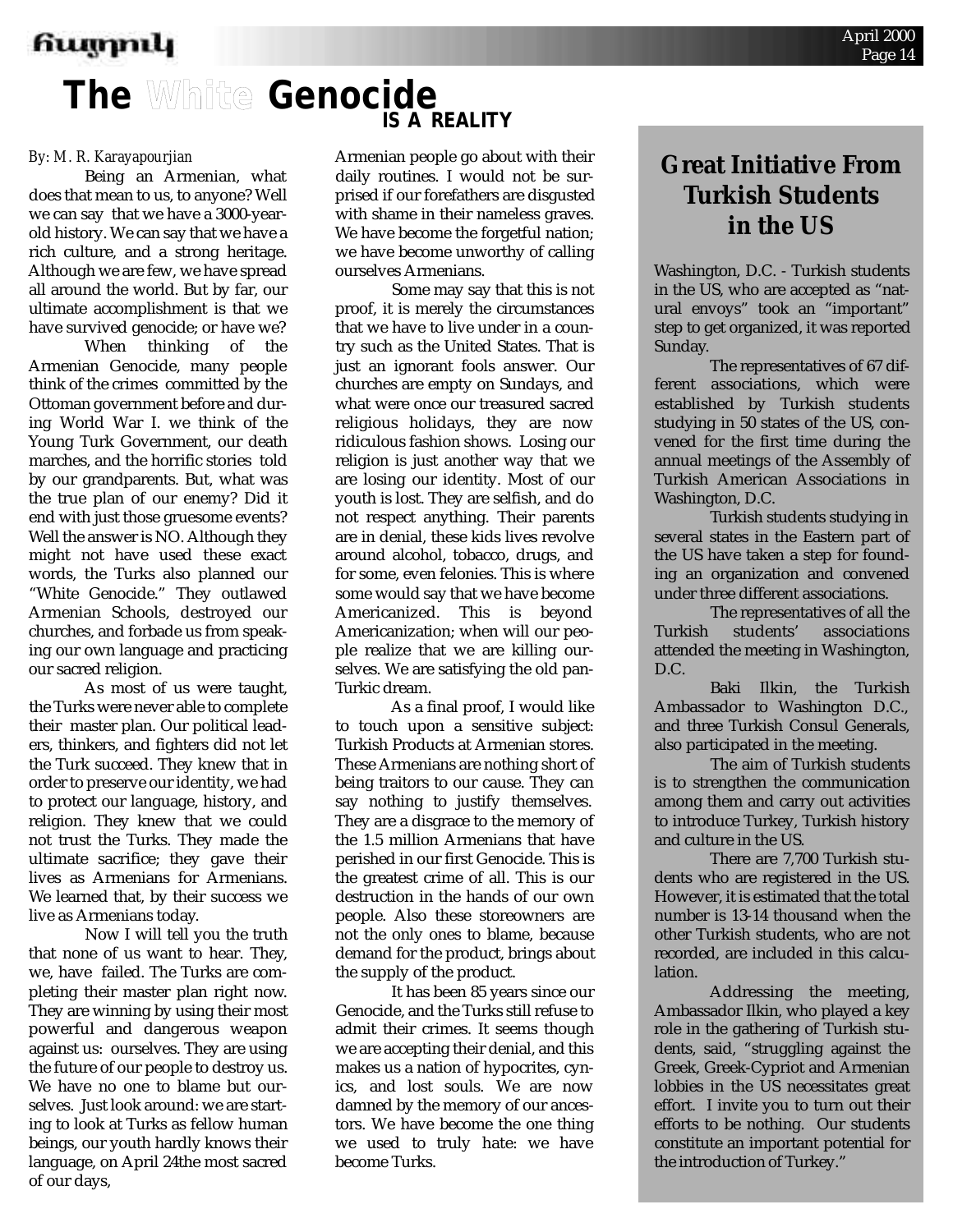## System of a Down demands Recognition!

*By: Maria Hovsepian*

So I was a little nervous.... O.K. fine I was very nervous. I do not even know why I was so nervous, but I was also excited. It was a mixed flurry of emotions which I can not quite exactly explain. But as soon as I begin to speak to him, it seemed as though he was just another person.

Did you guys out there know that Serge was once an AYF member, I sure did not? I recently found out and in a sense it made Serge seem real. He was no longer just the lead singer of System of a Down. There was one thing I had in common with him and it made me feel so much more comfortable. When I asked Serge what role the AYF had played in his life, he immediately answered that it introduced him to a lot of great friends. But he later went on explaining that the AYF had given him the ability of working with people towards organized political activity. It had made him work for a just causes.

By visiting the System of a Down web page it is apparent that Serge is still working for what he seems to believe in and is continually attempting to provoke the same activism within his fans whether they are Armenian or not. By clicking on the Global Action Initiatives link, visitors come across various political causes; the first one being titled "Virginia Detects Turkish Government Pressure. Adopts Armenian Genocide Resolution." Serge continually educates people about the Armenian Genocide from MTV interviews, to newspaper interviews and even on the System of a Down web site. He faces a year round task even though he commemorates the Genocide on April 24, he feels that the struggle to gain recognition should be a year round challenge and we should continually work for our cause.

"Revolution the only solution the armed response of an entire nation".

#### Elimination

Why, Die Walk Down

A whole race Genocide, Taken away all of our pride, A whole race Genocide, Taken away, Watch Them all fall down.

Revolution, the only solution, The armed response of an entire nation, Revolution, the only solution, We've taken all your shit, now it's time for restitution.

Recognition, Restoration, Reparation, Recognition, Restoration, Reparation, Watch them all fall down.

Revolution, the only solution, The armed response of an entire nation, Revolution, the only solution, We've taken all your shit, now it's time for restitution.

The plan was mastered and called Genocide (Never want to see you around)

Took all the children and then we died, (Never want to see you around) The few that remained were never found, (Never want to see you around) All in a system of Down......Down.....Down.......Down........Walk Down...........

**P L U C K**

Watch them all fall down, Revolution, the only solution, The armed response of an entire nation, Revolution, the only solution, We've taken all your shit, now it's time for restitution.

The plan was mastered and called Genocide (Never want to see you around)

Took all the children and then we died, (Never want to see you around) The few that remained were never found, (Never want to see you around) All in a system , Down~

## systemofadown.com

*(continued on page 17)*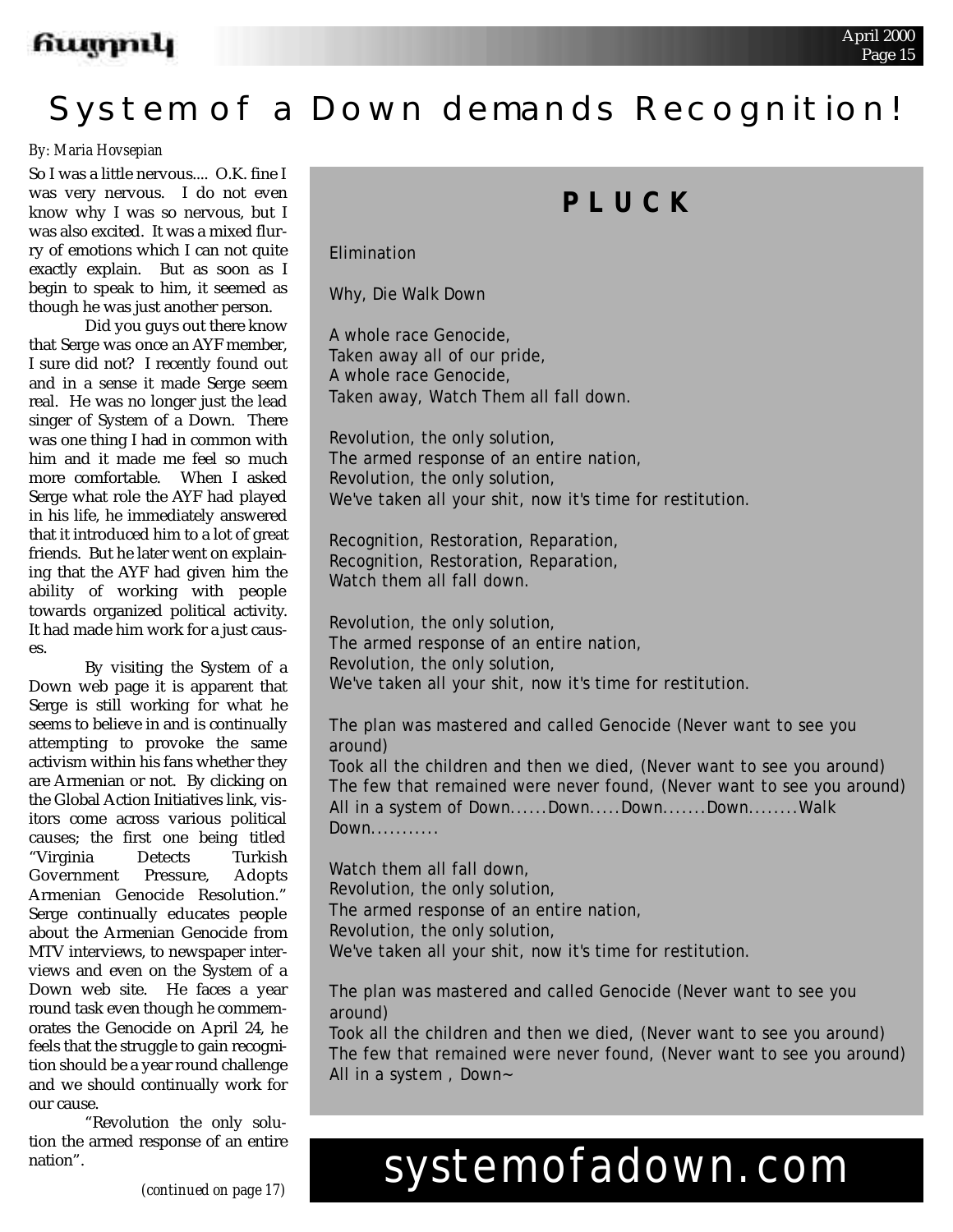հայրուկ

# *AYF SUMMER CAMP*

Located in the Angeles National Forest near the city of Wrightwood, AYF Summer Camp is 11.5 acres of beautiful forestland with facilities to accommodate up to 120 campers each week.

The Armenian Youth Federation Summer Camp, established in 1977, provides a great atmosphere for young Armenians between the ages of eight and sixteen to make new friends, become more acquainted with Armenian history and culture, and participate in a wide array of athletic activities. Each year Armenian youth from all over the United States and Canada make AYF Summer Camp an integral part of their summer agenda. The Armenian Youth Federation would like to make AYF Summer camp a part of every youngster's summer, and invites any interested youth to join our fun.



## **This year's camp session:**

**A) Mardouni week: July 16 - July 23** 

- 
- 
- 
- 

**(SOLD OUT) B) Kedashen week: July 23 - July 30 C) Shoushi week: July 30 - August 6 D) Ashan week: August 6 - August 13 E) Latchin week: August 13 - August 20**

#### **DEADLINE FOR APPLICATION IS JULY 8, 2000**



**Send entries to:**

**A.Y.F. Camp 104 N. Belmont St. #206 Glendale, Ca. 91204 Include your name & address**

**For more information call 1-800-773-AYFC 818-507-1933**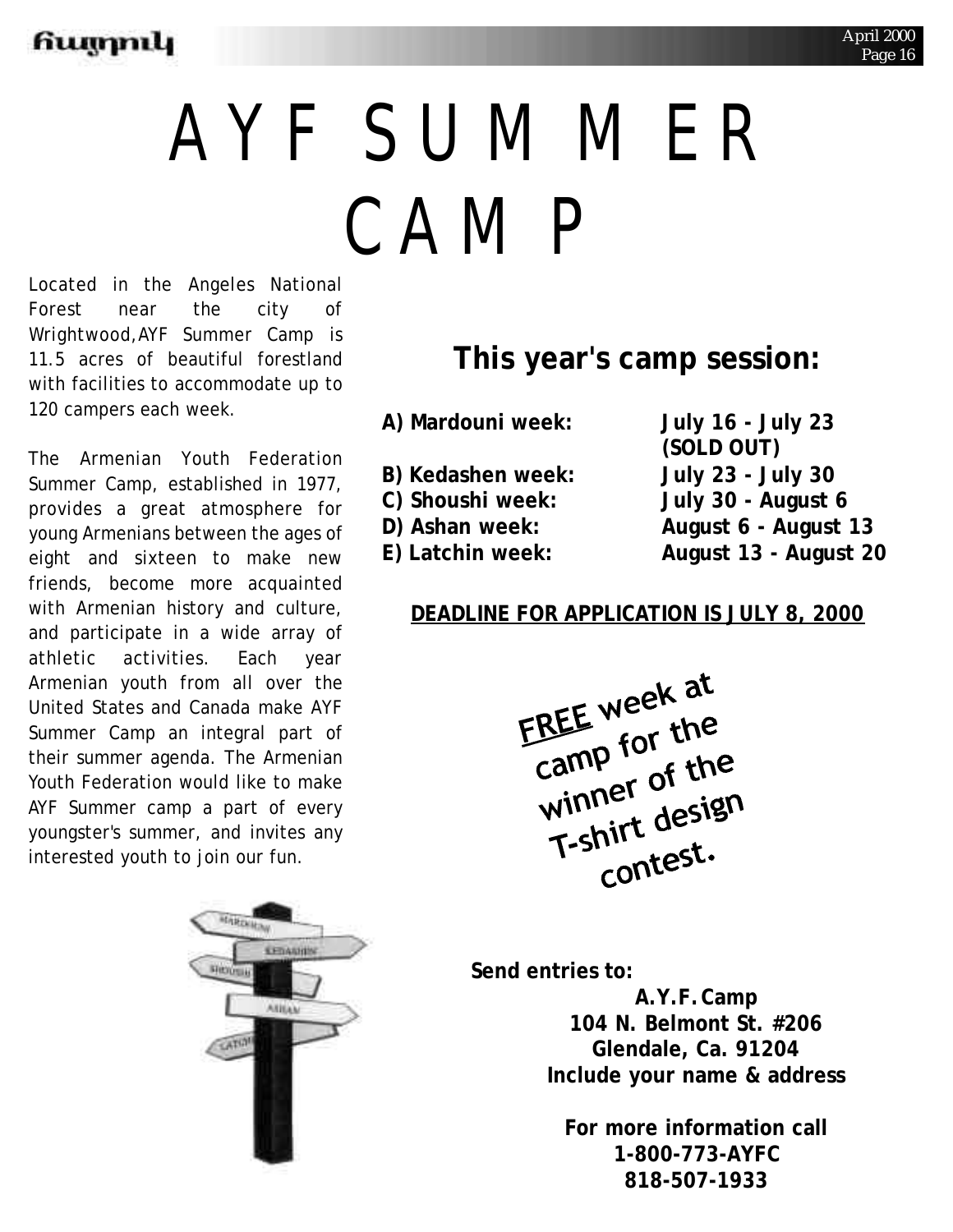## System of a Down

#### *(continued from page 15)*

These are lyrics from the song Pluck, which is track 13 on System of a Down's self titled album. The song, as most people know, is about the Armenian Genocide. Serge told me that there were more verses to the song that were left out. He went on explaining that he does not literally think that revolution is really the only solution. He also said that armed can mean many different things. "I don't believe hurting anyone can achieve anything." With this in mind, it becomes easy to understand that Serge is armed with music and words and he is using his weapons to create his own Revolution against what he feels is unjust.

Serge feels that there is more that not only the youth, but everyone, can do about all just causes. He feels that it is very important for everyone to open up their eyes and acknowledge what is going on around them. It's a well-known fact that Armenian politics is very much part of world politics as a whole, therefore we need not to add to the continuous cycle of ignorance that exists in the world. "If we are not aware of what is happening in the world we are not helping ourselves at all" and through his music and endless efforts Serge is attempting to make the world aware.

One more thing before I end this article I just want to say that I asked Serge how he would feel if he had the opportunity to perform in Armenia and he answered, "I look forward to it, I would have a blast."

I begin this article by saying that I was very nervous at the beginning of the interview I want to end by saying that I was very impressed by Serge's responses and strong beliefs. Despite his fame, he continues to acknowledge and connect to his history, culture and heritage and I think that that is so awesome.

## **Subscribe to Haytoug's Electronic edition.**

**Just send your email address to Haytoug2000@aol.com.**

## **GENOCIDE RELATED WEBPAGES**

## **The Official Website of the Armenian National Committee of America www.anca.org**

Voice your support for Armenian Genocide recognition! This website includes five postcards of the U.S. Presidential Candidates who speak out on Armenian American Concerns.

## **ANI—Genocide Research**

#### **www.armenian-genocide.org**

For more information on the political out look of the Armenian genocide, this site examines documents from the U.S. and British archives relating to the genocide. Read contemporary newspaper and magazine articles and review a day-by-day chronology summarizing the key events at that time.

#### **Cilicia.com - Extensive Armenia Info & Links www.cilicia.com**

". . . the Armenian massacre was the greatest crime of the war, and the failure to act against Turkey is to condone it . . . the failure to deal radically with the Turkish horror means that all talk of guaranteeing the future peace of the world is mischievous nonsense. " Theodore Roosevelt Cilicia.com has some of the best quotes coming from Hitler, Ataturk, US Ambassador, etc.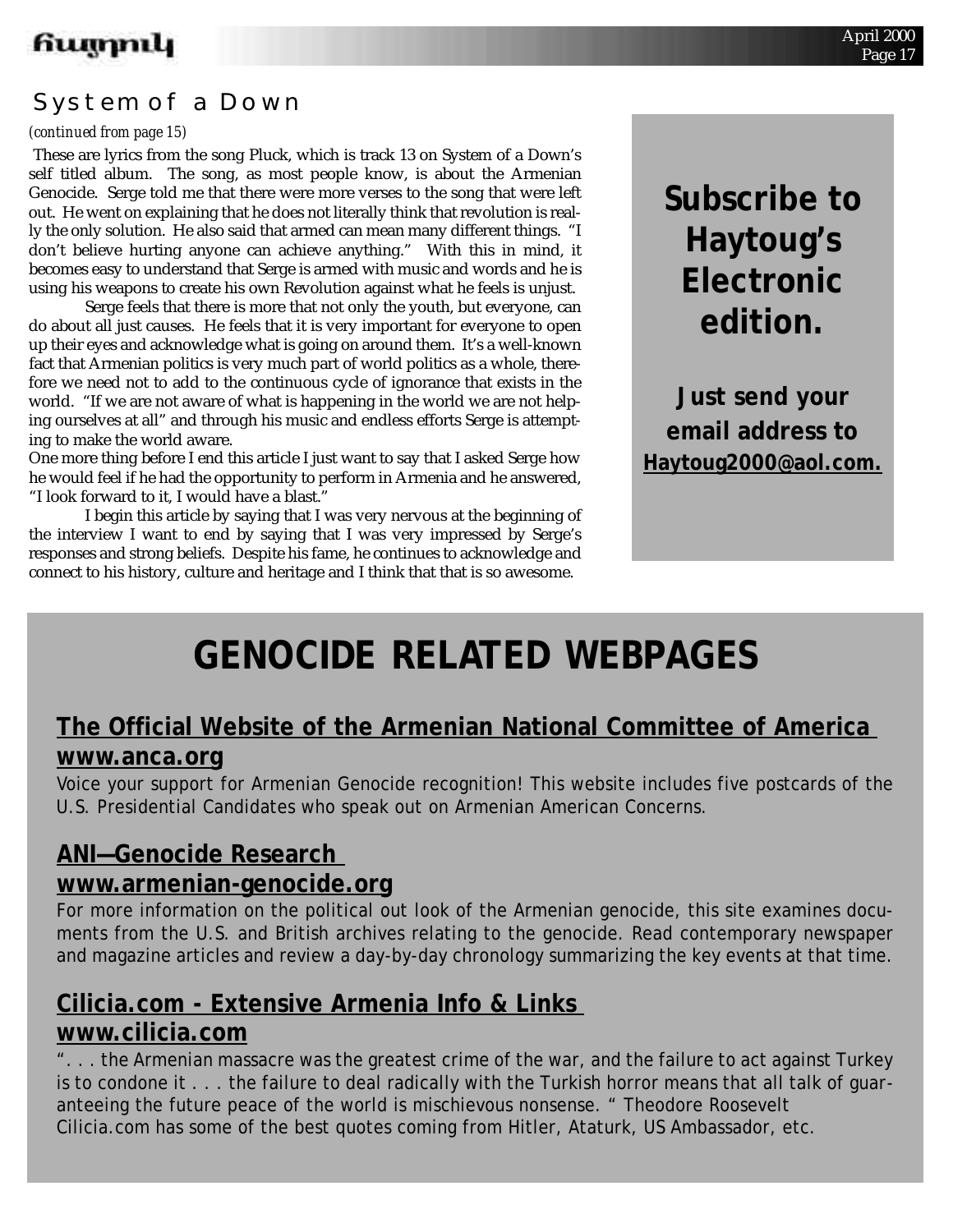## LETTER TO THE TURKISH COUNSEL OF LOS ANGELES

#### *By: Tanya Gulesserian*

The San Fernando Valley "Sardarabad" Chapter took it upon themselves to send a very telling letter to the Turkish Counsel everyday starting January 28, 2000 and leading up to April 24, 2000. Each individual letter was marked with "April 24, 1915 number 1" and so on. For eighty-five days the chapter has diligently sent the letter to prove that they would not give up their work until the 24th of April.

Chapter executive Talar Aslanian felt that it was necessary for this work to be done knowing very well that they would probably not get a response of any sort. Yet, Ungerouhie Aslanian, along with the rest of the chapter, wanted to show their presence in some way to the Counsel. The idea of sending a letter every day for eightyfive days was before and an effective way to let the Turkish Counsel know that this would not be a year were the Genocide issue would be taken silently or without action.

The letters have been returned to the Armenian Youth Federation offices and still are being returned by the Turkish Counsel. Yet, not every single one has been sent back. The first few that were sent have not been returned, implying that the letters have been seen. This point is one that the Sardarabad chapter has the utmost pride about. Ungerouhie Aslanian said it best, "At least we have been a thorn on their side for eighty-five consecutive days."

When asked if this was one method of awareness that was effective. Ungerouhie Talar Aslanian felt that it was a productive means for a group of AYF members to take action among their own chapters to try and get their point across. She is positive that this form of awareness will probably be used in the upcoming years to show a strong presence.

*Letter sent by Valley "Sardarabad" chapter*

#### April 24,1917

To the Representatives of he Turkish Counsel of Los Angeles:

On behalf of the Armenian Youth Federation, we bring to your attention the concern of the Armenian youth.

Cries of terror. Rape. Bloody trails. Starvation. Scattered bones. Burned flesh. Agonizing death marches. Deportations. Executions. Abuse. Loss. Suffering. Anguish. Death. Attempt of annihilation... Armenia 1915.

Eighty-five years ago, your forefathers raped out nation of its intellect, identity, and people. The time has come for your country to acknowledge and take responsibility for the atrocities that took place in 1915. The continuous denial of the Genocide will not be tolerated nor will the unsuccessful attempts by the Turkish government to rewrite history.

Today, we stand before you with an independent Armenia and a population of more than 7 million around the world, who demand recognition. Today, we stand before you as lobbyists, congressmen, educators, lawyers, and doctors. Today, we stand before you as mothers, fathers, sisters, brothers, and students. Today, we stand before you united as one nation, as Armenians with a determined goal ... recognition.

The intention of your government to annihilate our entire race clearly failed and this letter stands as a reminder of that failure. As the youth of this generation, we stand as representatives of a nation whose people will never forget the tragedy of 1915. Our goal does not recognize submission; our intent is the acknowledgment of the Genocide by the Turkish government.

Armenian Youth Federation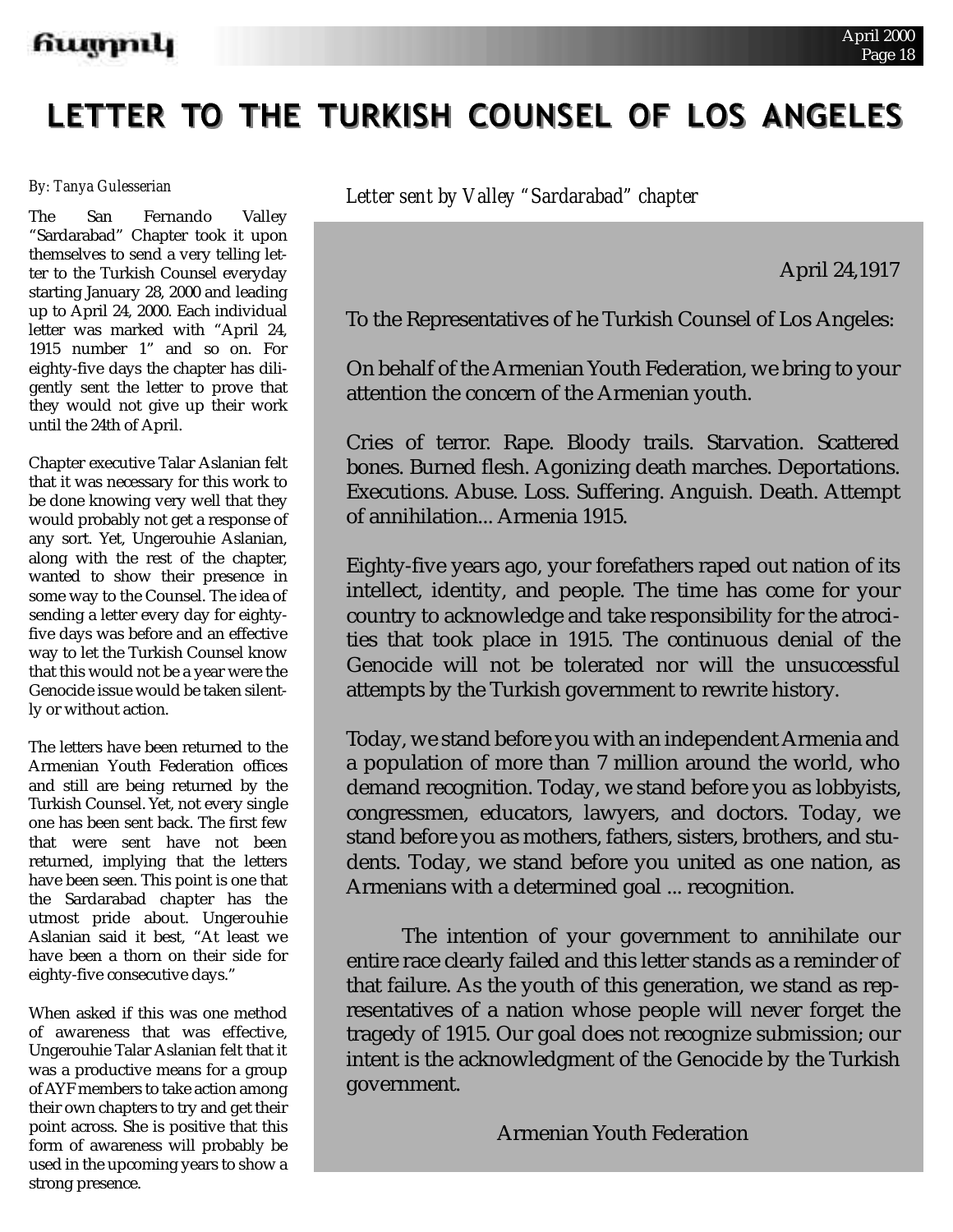# Antranig " Anto" Atymezian 1983-2000

*Don't Cry author unknown*

I may be gone But our memories live on.

I don't want you to cry I don't want to hear a sigh.

I am in a better place Here I am free I have my own space.

Because you are all sad, I have no joy, I feel so bad.

I hate crying, I don't want to see one tear You may not see me, but I am close very near.

Why God picked me, I do not know The answer's in the winter's snow.

You may still visit me , talk to me too, I would love to hear from you.

I never knew I meant so much to all of you, Though I did not say it you all mean the world to me too.

Leave a space in your heart, I am there, I am just apart.

Time can't erase the times we had, Think of these and no longer be sad.

Now wipe the tears off your face, Our beautiful memories God may not take.



*By: Mardig Kasbarian*

Antranig "Anto" Atymezian, a dedicated member of the Homenetmen Pasadena chapter, became a victim of a devastating automobile accident. This fatal crash left friends and family in shock. Anto Atymezian was one of a kind. He was loved by everyone and was respected with a great amount.

Anto Atymezian was born on December 22, 1983 in Boston Massachusetts. At a very young age Antranig and his family moved to Pasadena where he began his "Azadamard" life. Anto was a dedicated Homenetmen scout and Athlete playing B division basketball. He had also earned his green belt from karate classes offered at the Pasadena Armenian center. Antranig was also a member of the Armenian Revolutionary Federation Junior Organization's Pasadena Nigol-Touman chapter. Anto started his education at a very early age at Sahag Mesrob. He then graduated from Sahag Mesrob in 8th grade and continued his education at Pasadena High School. At PHS Anto was a member of the track and cross-country teams.

We all said farewell to our dear friend Anto Atymezian, knowing that he was on his way to a much better place. Anto had such a good heart, and had a tremendous impact on all of our lives. Therefore we believe that God sent him to this world to accomplish certain goals. As soon as those goals were accomplished God wanted him back. Anto, although you are no longer next to us you will remain in our hearts forever. We will NEVER forget you.